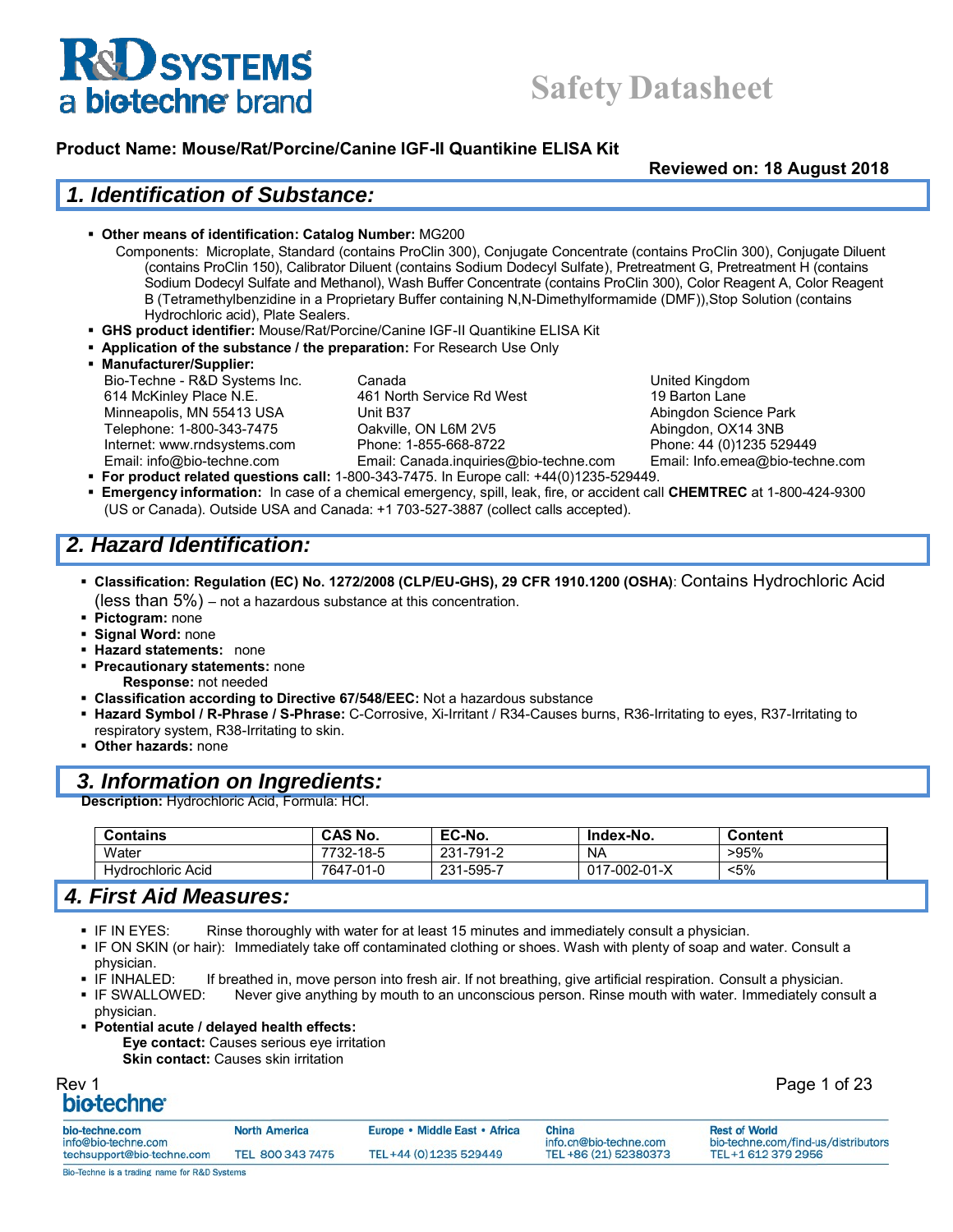#### **Product Name: Mouse/Rat/Porcine/Canine IGF-II Quantikine ELISA Kit**

#### **Reviewed on: 18 August 2018**

**Inhalation:** Inhalation of vapors can cause coughing, choking, inflammation of the nose, throat, and upper respiratory tract and in severe cases, pulmonary edema, circulatory failure, and death. / Long term exposure to vapors may cause erosion of teeth. Long term exposures seldom occur due to the corrosive properties of this acid.

- **Ingestion:** Harmful if swallowed. Irritating to mouth, throat and stomach
- **Notes to physician:** Consult a physician. Show this safety data sheet to the doctor in attendance.

### *5. Fire Fighting Measures:*

- **Suitable extinguishing agents:** Use water spray or extinguishing measure that are appropriate to local circumstances and the surrounding environment.
- **Hazards from the substance or mixture:** Hydrogen chloride gas.
- **Special precautions for fire-fighters:** Self contained breathing apparatus and full protective clothing must we worn in case of fire.
- **Other information:** This product does not burn.

#### *6. Accidental Release Measures:*

- **Person-related safety precautions:** Use appropriate personal protective equipment to prevent contamination of skin, eyes and personal clothing. Avoid breathing vapors, mist or gas. Ensure adequate ventilation.
- **Measures for environmental protection**: Keep away from drains.
- **Measures for containment and cleaning:** Soak up with inert absorbent material and dispose of as hazardous waste. Keep in suitable, closed containers for disposal.

## *7. Handling and Storage:*

- **Precautions for safe handling:** Avoid inhalation of vapour or mist. Avoid contact with eyes and skin.
- **Conditions for safe storage:** Store in a cool, dry place. Keep container tightly closed in a dry and well-ventilated place. Containers which are opened must be carefully resealed and kept upright to prevent leakage. Do not store in metal containers.

## *8. Exposure Controls and Personal Protection:*

- **Control parameters: OSHA PEL / NIOSH REL / ACGIH TLV: 5 ppm (7 mg/m3 as a ceiling limit) EU Commission Directive 2000/39/EC: 8 hours – 5 ppm (8 mg/m3) / Short term10 ppm (15 mg/m3)**
- **Appropriate engineering controls:** Use with adequate ventilation including local extraction. Ensure that eyewash stations and safety showers are close to the workstation location.
- **Individual protection measures:** Wash hands thoroughly after handling chemical products and before eating, smoking or using the toilet. Appropriate techniques should be used to remove potentially contaminated clothing. Wash contaminated clothing before reusing.
	- **Eye/face protection:** Wear approved safety goggles.

**Skin/hand protection:** Handle with protective gloves, plastic or rubber. Use proper glove removal technique (without touching glove's outer surface) to avoid skin contact with this product. Dispose of contaminated gloves after use in accordance with applicable laws and good laboratory practices. Wash and dry hands.

**Body protection**: Wear suitable protective clothing as protection against splashing or contamination.

**Other skin protection:** Appropriate footwear and any additional skin protection measures should be selected based on the task being performed and the risks involved.

**Respiratory protection:** In case of inadequate ventilation, use a suitable respirator. If the respirator is the sole means of protection, use a full-face supplied air respirator. Use respirators and components tested and approved under appropriate government standards such as NIOSH (US) or CEN (EU).

| Rev 1                   |  |
|-------------------------|--|
| bio-techne <sup>®</sup> |  |

Page 2 of 23

| bio-techne.com<br>info@bio-techne.com        | <b>North America</b> | Europe • Middle East • Africa | China<br>info.cn@bio-techne.com | <b>Rest of World</b><br>bio-techne.com/find-us/distributors |
|----------------------------------------------|----------------------|-------------------------------|---------------------------------|-------------------------------------------------------------|
| techsupport@bio-techne.com                   | TEL 800 343 7475     | TEL+44 (0) 1235 529449        | TEL +86 (21) 52380373           | TEL+1 612 379 2956                                          |
| Bio-Techne is a trading name for R&D Systems |                      |                               |                                 |                                                             |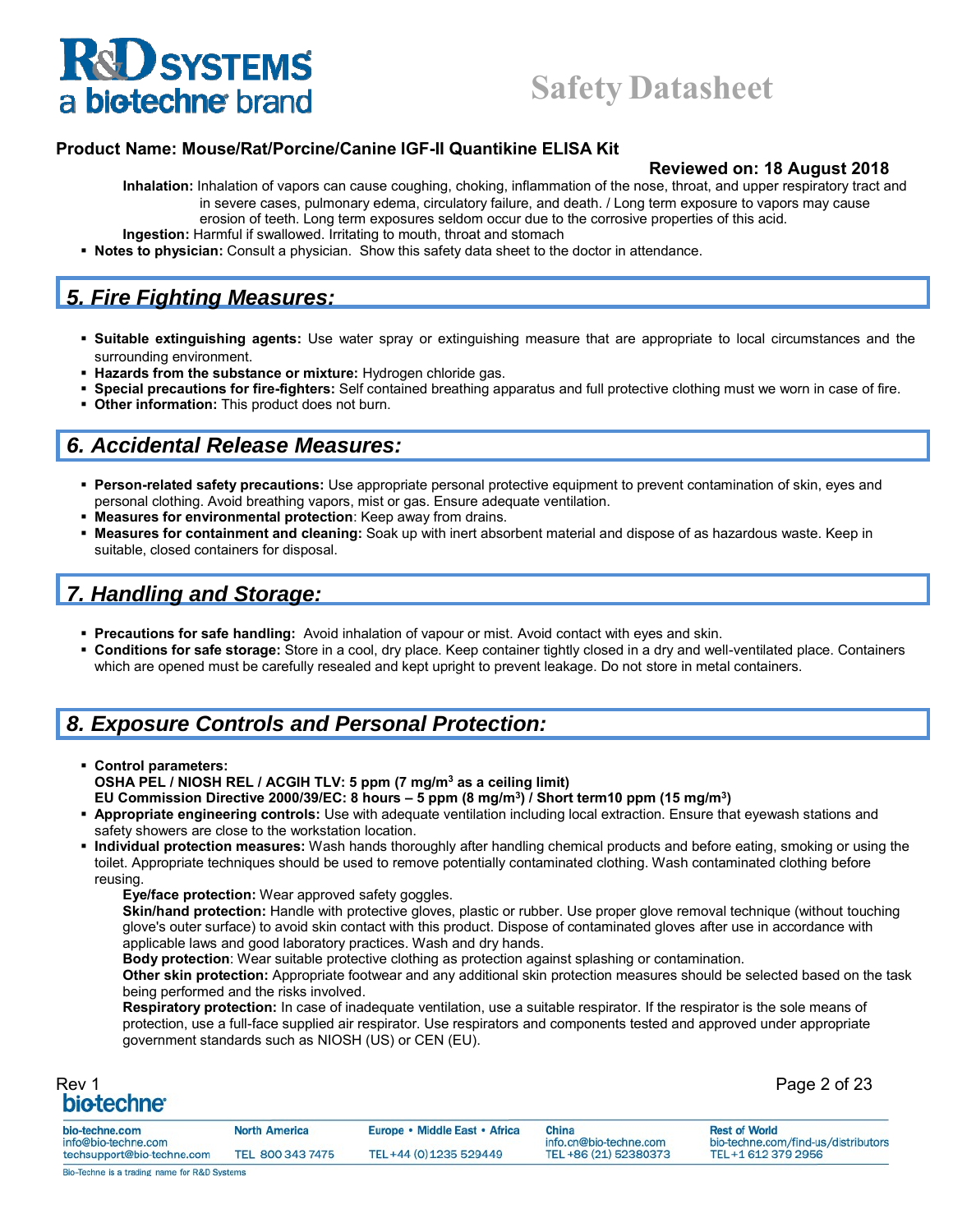## **Safety Datasheet**

#### **Product Name: Mouse/Rat/Porcine/Canine IGF-II Quantikine ELISA Kit**

**Reviewed on: 18 August 2018**

#### *9. Physical and Chemical Properties:*

**Appearance: Colorless Liquid** 

**Upper/lower flammability or explosive limits:** Not available

- 
- **Definition of threshold:** Not available **Vapor pressure:** Not available **Vapor pressure:** Not available
- 
- 
- 
- 
- 
- **Flammablitiy (solid, gas):** Not available **Viscosity:** Not available
- **Upper/lower flammability or explosive limits:** Not available
- **Definition of the Contract of Contract Automobile 10 and 20 and 20 and 20 and 20 and 20 and 20 and 20 and 20 and 20 and 20 and 20 and 20 and 20 and 20 and 20 and 20 and 20 and 20 and 20 and 20 and 20 and 20 and 20 and 20** 
	-
- **pH:**  $\sim$ 1 2 **Relative density:** Not available
- **Melting point/freezing point:** Not available **Solubility in/Miscibility with Water:** Soluble
- **Boiling point/Boiling range:** Not available **Partition coefficient: noctoanol/water:** Not available
- **Flash point:** Not available **Auto igniting: Not available Auto igniting: Not available**
- **Evaporation rate:** Not available **Decomposition temperature:** Not available

TEL +86 (21) 52380373

## *10. Stability and Reactivity:*

- **Reactivity:** No data available
- **Chemical Stability:** Stable under recommended storage conditions.
- **Possibility of hazardous reactions:** Under normal conditions of storage and use, hazardous reactions will not occur.
- **Conditions to avoid:** Hydroxides, amines, alkalis and metals.
- **Incompatible materials:** Hydroxides, amines, alkalis or metals such as copper, brass, zinc, potassium and sodium should be avoided.
- **Hazardous decomposition products:** Products formed under fire conditions: toxic gasses and vapors such as chlorine.

## *11. Toxicological Information:*

- **Acute toxicity:** Irritating and corrosive to eyes, skin, and mucous membranes. Can cause severe burns upon contact while the vapors or mist are corrosive and can cause severe irritation or damage to the nose, throat and lungs. Ingestion of this product causes severe burns to the mouth, esophagus, and stomach, with consequent pain, nausea and vomiting.
- **Skin corrosion/irritation:** Can cause burns of the skin and mucous membranes.
- **Serious eye damage/irritation:** Can cause burns, reduced vision or blindness.
- **Respiratory or skin sensitization:** No data available
- **Germ cell mutagenicity:** No data available
- **Carcinogenicity:** IARC: 3 Group 3: Not classifiable as to its carcinogenicity to humans (Hydrochloric acid)
- **Reproductive toxicity:** No data available
- **Specific target organ toxicity (STOT) -single exposure:** 3
- **Specific target organ toxicity (STOT) -repeated exposure:** No data available
- **Aspiration hazard:** Can cause severe burns. Causes respiratory tract irritation.
- **Information on likely routes of exposure:** Routes of entry anticipated; oral, dermal, inhalation.
- **Symptoms related to the physical, chemical and toxicological characteristics:**

**Inhalation:** May be harmful if inhaled. Material is extremely destructive to the tissue of the mucous membranes and upper respiratory tract.

**Ingestion:** May be harmful if swallowed. Causes burns.

TEL 800 343 7475

**Skin contact:** May be harmful if absorbed through skin. Causes burns.

**Eye contact:** Causes eye burns.

techsupport@bio-techne.com

**Delayed and immediate effects and also chronic effects from short and long term exposure:**

| Rev 1<br>bio-techne <sup>®</sup>      |                      |                               |                                 | Page 3 of 23                                              |
|---------------------------------------|----------------------|-------------------------------|---------------------------------|-----------------------------------------------------------|
| bio-techne.com<br>info@bio-techne.com | <b>North America</b> | Europe • Middle East • Africa | China<br>info.cn@bio-techne.com | <b>Rest of World</b><br>bio-techne.com/find-us/distribute |

TEL+44 (0) 1235 529449

bio-techne.com/find-us/distributors TEL+1 612 379 2956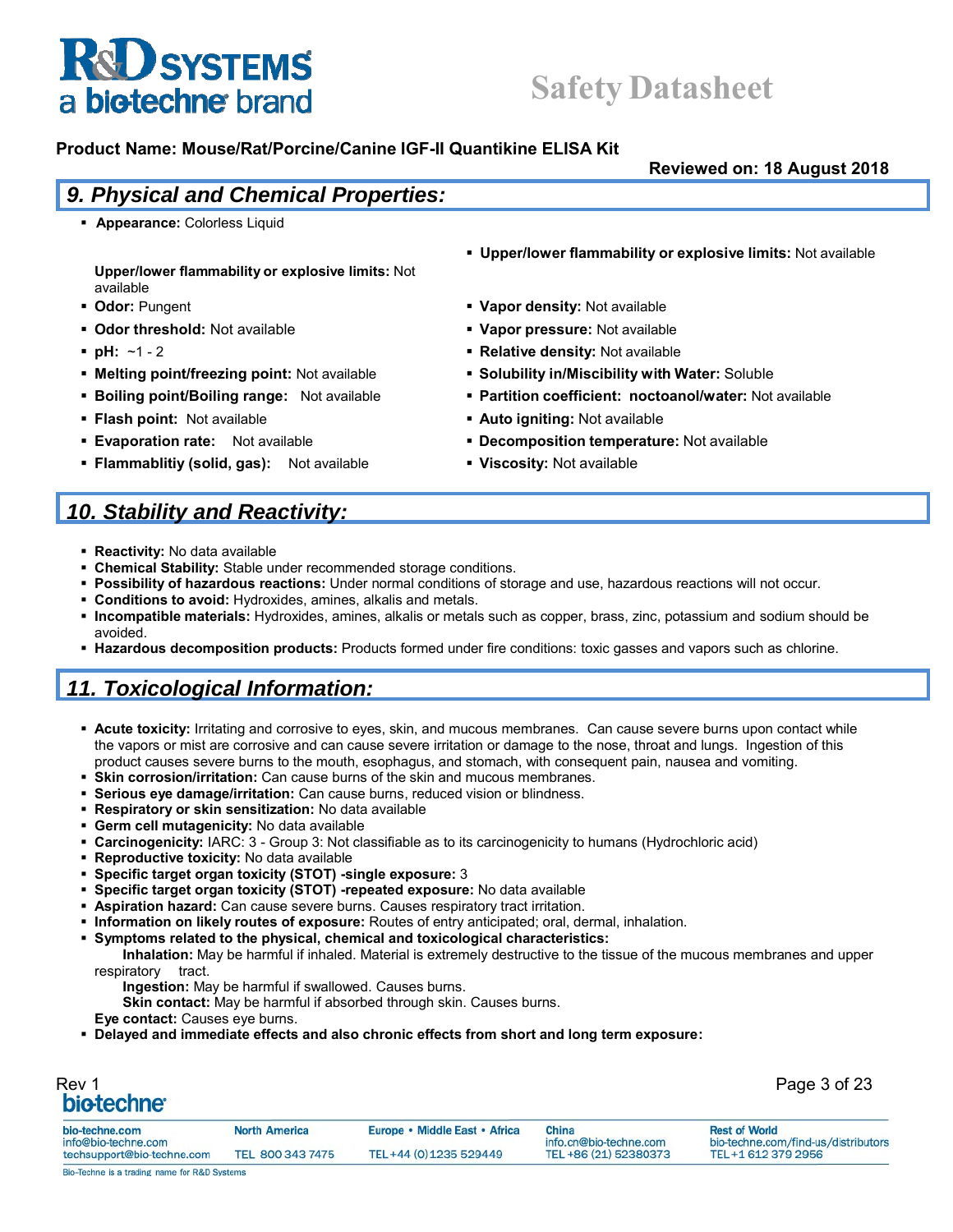## **Safety Datasheet**

#### **Product Name: Mouse/Rat/Porcine/Canine IGF-II Quantikine ELISA Kit**

#### **Reviewed on: 18 August 2018**

**Short term exposure: Potential immediate effects:** Exposure to vapor or aerosol produces inflammation and may cause ulceration of the nose, throat, and larynx; laryngeal spasm or. Eye and skin burns occur at high concentrations. Burns of the skin and mucous membranes result from contact with the solution.

**Potential delayed effects:** Burns may progress to ulcerations and to keloid and retractile scarring. Pulmonary edema may occur on rare occasions.

**Long term (chronic) exposure: Potential immediate effects:** Chronic exposure by skin contact with aqueous solutions may result in dermatitis and photosensitization. Dental discoloration and erosion. **Potential delayed effects:** Not available.

- **Numerical measures of toxicity:** Not available
- **Other Information:** NA

#### *12. Ecological Information:*

- **Ecotoxicity:** High concentrations may be toxic to aquatic life.
- **Biodegradability:** When released into the soil, this material is not expected to degrade without pretreatment and may leach into groundwater.
- **Bioaccumulative potential:** No data available.
- **Mobility in soil:** Liquid may leach into groundwater.
- **Other adverse effects:** No data available.

#### *13. Disposal Considerations:*

- **Disposal methods:** Dispose of waste in accordance to applicable national, regional, or local regulations. This material should be handled as hazardous waste by a licensed disposal company.
- **Contaminated packaging:** Dispose in the same manner as unused product.
- **Special precautions:** Dispose of small amounts of spilled material as described in section 6. Large spills must be dealt with separately by qualified disposal personnel. Avoid dispersal of spilt material to soil, waterways, drains and sewers.

### *14. Transportation Information:*

- **ADR/RID ADN/ADNR IMDG IATA/DOT** Not regulated.
- **UN Number:** None
- **DOT regulations:** · **Hazard class:** None
- **Land transport ADR/RID (cross-border):** Not regulated.
- **Maritime transport IMDG**: Not regulated.
- **Marine pollutant:** No
- **Air transport ICAO-TI and IATA-DGR:** Not regulated.
- **Transport/Additional information:** Not dangerous according to the above specifications.

#### *15. Regulations:*

 **US Federal and State Regulations TSCA (Toxic Substances Control Act)**: On TSCA Inventory **SARA 313 Components**: Not listed **SARA 311/312 Hazards**: Acute Health Hazard **CERCLA Reportable Quantity**: 5,000 lbs. **California Proposition 65**: Not listed.

#### *16. Other Information:*

## Rev 1 Page 4 of 23

| bio-techne.com                                    | <b>North America</b> | Europe • Middle East • Africa | China                                           | <b>Rest of World</b>                                      |
|---------------------------------------------------|----------------------|-------------------------------|-------------------------------------------------|-----------------------------------------------------------|
| info@bio-techne.com<br>techsupport@bio-techne.com | TEL 800 343 7475     | TEL+44 (0) 1235 529449        | info.cn@bio-techne.com<br>TEL +86 (21) 52380373 | bio-techne.com/find-us/distributors<br>TEL+1 612 379 2956 |
| Bio-Techne is a trading name for R&D Systems      |                      |                               |                                                 |                                                           |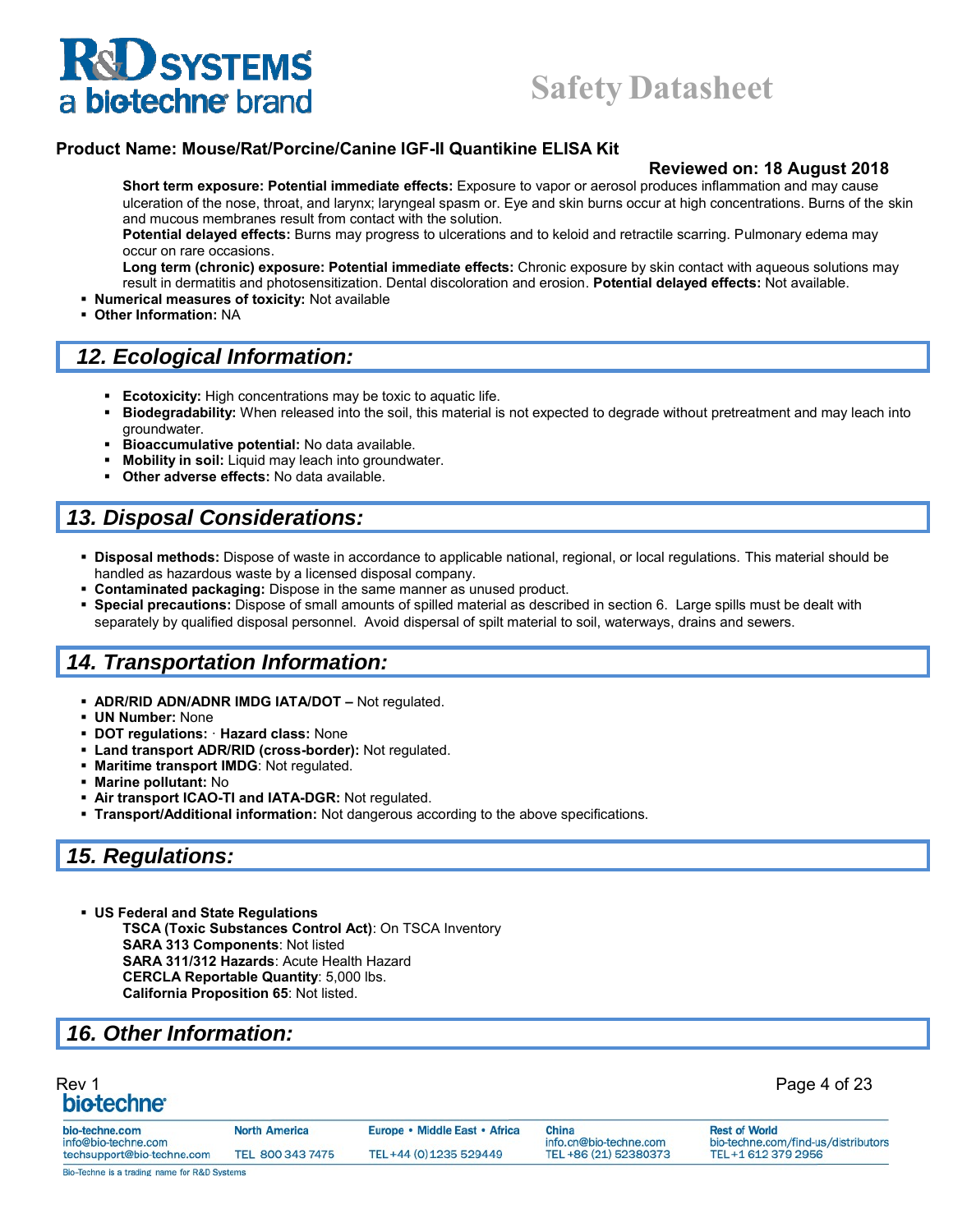

#### **Reviewed on: 18 August 2018**

- **Hazard Symbol:** C-Corrosive, Xi-Irritant
- **R-Phrase:** R34-Causes burns, R36-Irritating to eyes, R37-Irritating to respiratory system, R38-Irritating to skin.
- **S-Phrase:** S26, In case of contact with eyes, rinse immediately with plenty of water and see medical advice.
- **STOT SE 3**

н.

 **Notice to reader:** To the best of our knowledge, the information contained herein is accurate. However, neither the above-named supplier, nor any of its subsidiaries, assumes any liability whatsoever for the accuracy or completeness of the information contained herein. Final determination of suitability of any material is the sole responsibility of the user. All materials may present unknown hazards and should be used with caution. Although certain hazards are described herein, we cannot guarantee that these are the only hazards that exist.

## *2. Hazard Identification:*

 **Classification: Regulation (EC) No. 1272/2008 (CLP/GHS). 29 CFR 1910.1200 (OSHA) Color Reagent B: contains Tetramethylbenzidine in a Proprietary Buffer**

Irritant, Dermal – Category 2 Reproductive Toxicity – Category 1B Acute Toxicity, Dermal Category 4 Acute Toxicity, Inhalation Category 4 Eye Irritation – Category 2A



- **Signal Word:** DANGER
- **Hazard statements:** H315 Causes skin irritation. H319 Causes serious eye irritation. H312 Harmful in contact with skin. H332 Harmful if inhaled. H335 May cause respiratory irritation. H360 May damage the unborn child.
- **Precautionary statements: P201 Obtain special instructions before use. P202 Do not handle until all safety precautions have been** read and understood. P261 Avoid breathing fumes. P264 Wash hands thoroughly after handling. P270 Do not eat, drink or smoke when using this product. P271 Use only in a well-ventilated area. P280 Wear protective gloves and protective clothing. P281 Use personal protective equipment as required.

IF SWALLOWED: Call a poison control center or doctor if you feel unwell.

IF ON SKIN: Wash with plenty of soap and water. Call a poison control center. Wash contaminated clothing before reuse.

IF INHALED: Remove victim to fresh air and keep at rest in a position comfortable for breathing. Call a poison control center or doctor/physician if you feel unwell.

IF IN EYES: Rinse cautiously with water for several minutes. Remove contact lenses, if present and easy to do continue rinsing.

IF EXPOSED OR CONCERNED: Get medical advice/attention.

**Potential Health Effects:**

**Inhalation:** May be harmful if inhaled. Causes respiratory tract irritation. **Skin:**

May be harmful if absorbed through skin. Causes skin irritation.

**Eyes:** Causes eye irritation.

**Ingestion:** May be harmful if swallowed.

- **Classification according to Directive 67/548/EEC:** T: Toxic. Repr.Cat.2: Reproductive toxins. Xi: Irritant
- **R-Phrase:** R61 May cause harm to unborn child, R20/21 Harmful by inhalation and in contact with skin, R36/37/38 Irritating to eyes, respiratory system and skin.
- **S-Phrase:** S26 in case of contact with eyes, rinse immediately with plenty of water and seek medical advice. S36/37 Wear suitable protective clothing and gloves. S45 In case of accident or if you feel unwell, seek medical advice immediately. S53 Avoid exposure – obtain special instructions before use.
- **Other hazards: Rapidly absorbed through skin.**

### *3. Information on Ingredients:*

**Description: Tetramethylbenzidine in a Proprietary Buffer**

| Rev 1                   | Page 5 of 23 |
|-------------------------|--------------|
| bio-techne <sup>®</sup> |              |

| bio-techne.com<br>info@bio-techne.com        | <b>North America</b> | Europe • Middle East • Africa | China<br>info.cn@bio-techne.com | <b>Rest of World</b><br>bio-techne.com/find-us/distributors |
|----------------------------------------------|----------------------|-------------------------------|---------------------------------|-------------------------------------------------------------|
| techsupport@bio-techne.com                   | TEL 800 343 7475     | TEL+44 (0) 1235 529449        | TEL +86 (21) 52380373           | TEL+1 612 379 2956                                          |
| Bio-Techne is a trading name for R&D Systems |                      |                               |                                 |                                                             |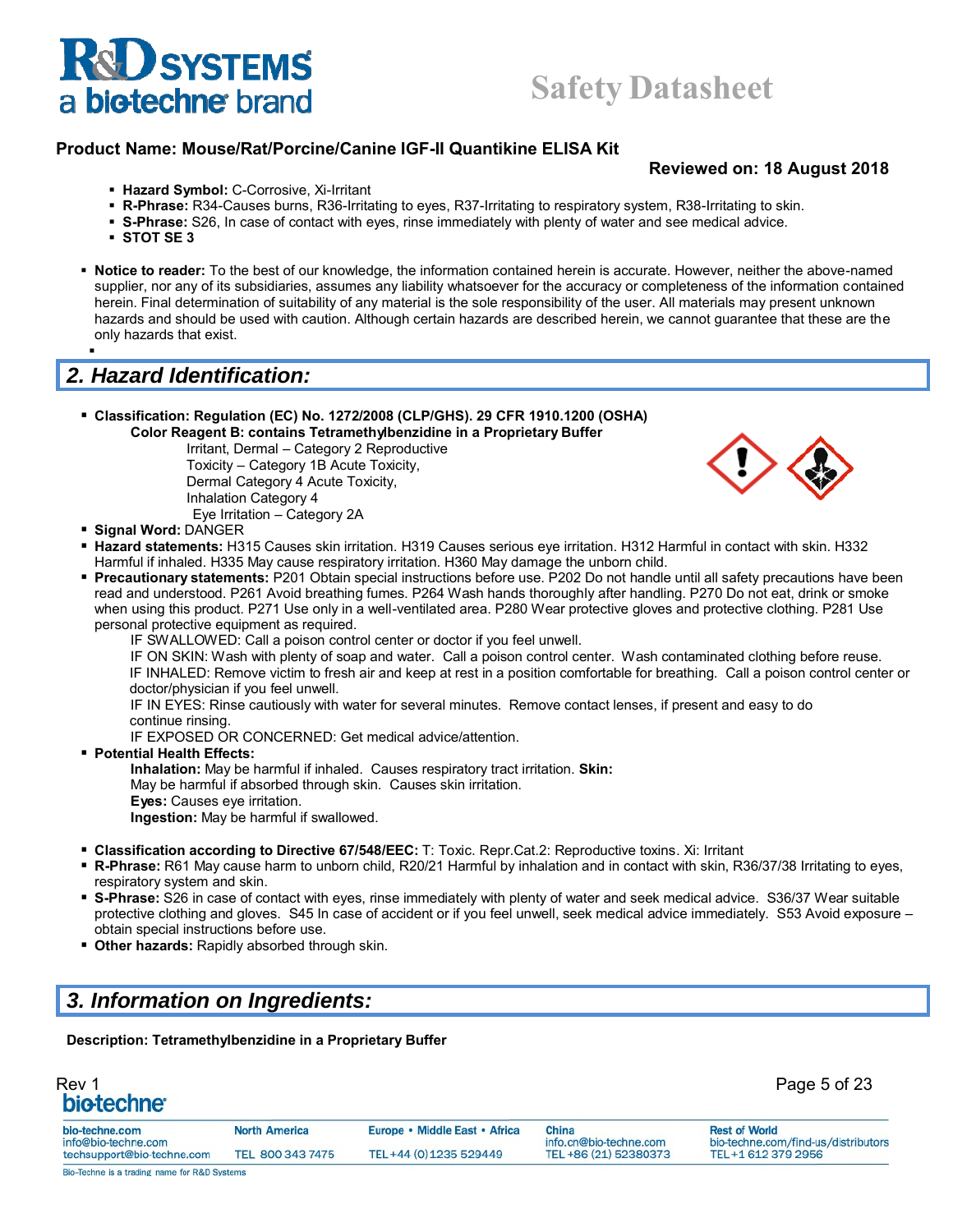## **Safety Datasheet**

#### **Product Name: Mouse/Rat/Porcine/Canine IGF-II Quantikine ELISA Kit**

#### **Reviewed on: 18 August 2018**

| <b>CAS No.</b> | EC-No.    | Index-No.    | Content    |  |
|----------------|-----------|--------------|------------|--|
| 68-12-2        | 200-679-5 | 616-001-00-x | 24% - 25%  |  |
|                |           |              |            |  |
| 54827-17-7     | 259-364-6 | NA           | $< 0.05\%$ |  |
|                |           |              |            |  |

#### *4. First Aid Measures:*

- **Consult a physician:** Show this MSDS to the doctor in attendance.
- **If Inhaled**: Move person into fresh air. If not breathing, give artificial respiration. Consult a physician.
- **In case of skin contact**: Wash off with soap and plenty of water. Consult a physician.
- **In case of eye contact**: Rinse thoroughly with plenty of water for 15 minutes. Consult a physician.
- **If swallowed**: DO NOT INDUCE VOMITING. Never give anything by mouth to an unconscious person. Rinse mouth with water. Consult a physician.
- **Most important symptoms and effects, both acute and delayed**: To the best of our knowledge, the chemical, physical and toxicological properties have not been thoroughly investigated.

## *5. Fire Fighting Measures:*

- **Suitable extinguishing agents:** For small fires, use media such as "alcohol" foam, dry chemical or carbon dioxide. For large fires, apply water from as far as possible. Use large quantities of water applied as a mist or spray. Solid streams of water may be ineffective. Cool affected containers with flooding quantities of water.
- **Hazards from the substance or mixture:** Carbon oxides, Nitrogen oxides(NOx).
- **Special precautions for fire-fighters:** Self-contained breathing apparatus and full protective clothing must we worn in case of fire. Use water spray to cool unopened containers.

### *6. Accidental Release Measures:*

- **Person-related safety precautions:** Wear respiratory protection. Avoid breathing vapors, mist or gas. Ensure adequate ventilation. Remove all sources of ignition. Evacuate personnel to safe areas. Beware of vapors accumulating to form explosive concentrations. Vapors can accumulate in low areas.
- **Measures for environmental protection**: Prevent further leakage or spillage if safe to do so. Do not let enter drains.
- **Measures for containment and cleaning:** Contain spillage, and then collect with non-combustible absorbent material (eg. sand, diatomaceous earth, vermiculite). Place in a container for disposal according to local regulations.

### *7. Handling and Storage:*

- **Precautions for safe handling:** Avoid exposure, obtain special instructions before use. Avoid contact with skin and eyes. Avoid inhalation of vapor and mist. Keep away from origins of ignition. No smoking. Take measures to prevent the buildup of electrostatic charge.
- **Conditions for safe storage:** Store in a cool place. Keep container tightly closed in a dry, well ventilated place. Containers which are opened must be carefully resealed and kept upright to prevent leakage.

#### *8. Exposure Controls and Personal Protection:*

- **Component:** Tetramethylbenzidine Not an occupational hazard at these levels.
- **Component: Proprietary Buffer**

| Rev 1<br>bio-techne <sup>®</sup> | Page 6 of 23         |                               |                        |                                     |
|----------------------------------|----------------------|-------------------------------|------------------------|-------------------------------------|
| bio-techne.com                   | <b>North America</b> | Europe • Middle East • Africa | China                  | <b>Rest of World</b>                |
| info@bio-techne.com              |                      |                               | info.cn@bio-techne.com | bio-techne.com/find-us/distributors |
| techsupport@bio-techne.com       | TEL 800 343 7475     | TEL+44 (0) 1235 529449        | TEL +86 (21) 52380373  | TEL+1 612 379 2956                  |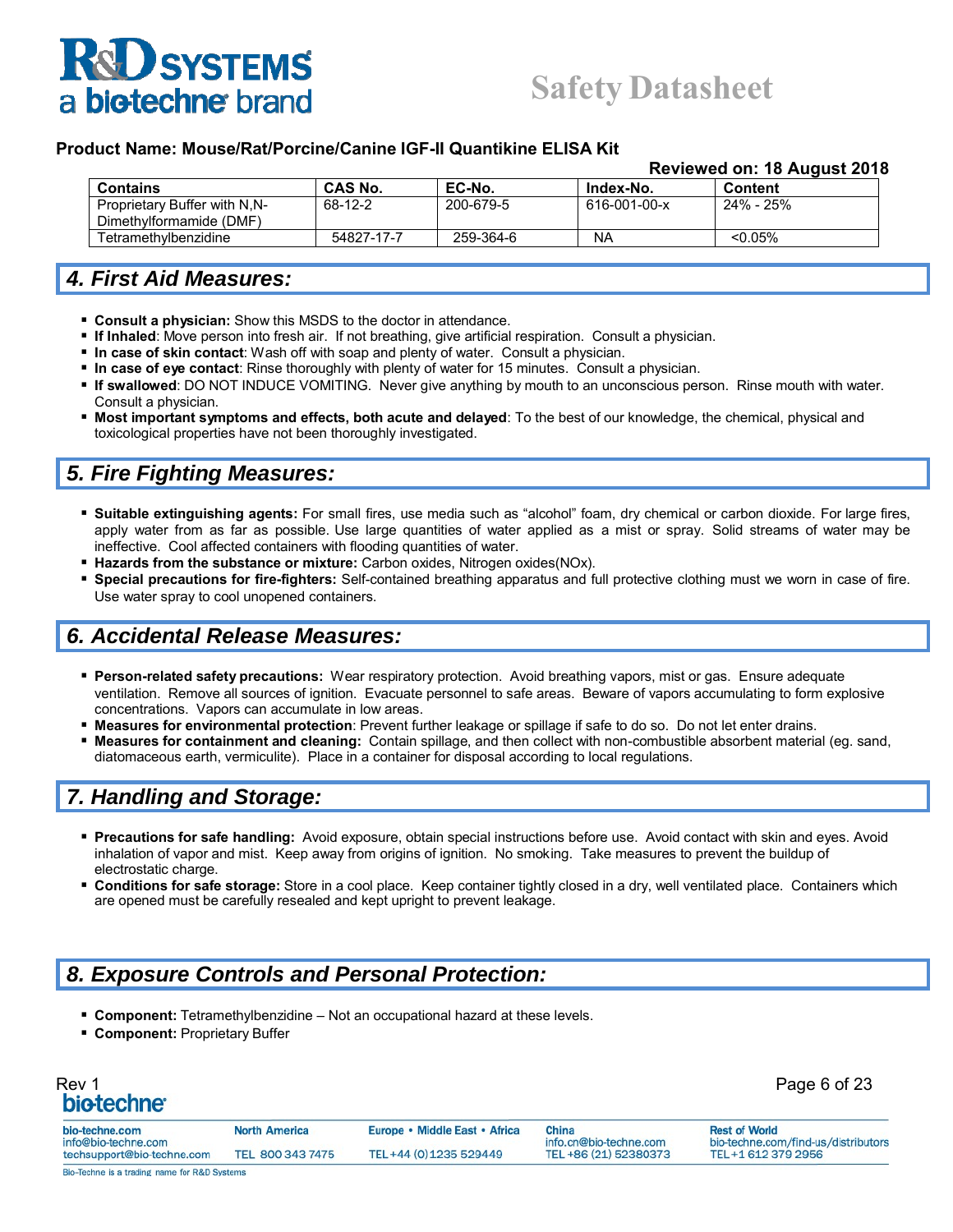## **Safety Datasheet**

#### **Product Name: Mouse/Rat/Porcine/Canine IGF-II Quantikine ELISA Kit**

#### **Reviewed on: 18 August 2018**

UK EH40 WEL – Workplace Exposure Limits: Value: STEL, 20 ppm, 61 mg/m<sup>3</sup>. Value: TWA, 10 ppm, 30 mg/m<sup>3</sup>. Can be absorbed through skin. The assigned substances are those for which there are concerns that dermal absorption will lead to systemic toxicity.

- **Appropriate engineering controls:** Avoid contact with skin, eyes and clothing. Wash hands before breaks and immediately after handling the product.
- **Individual protection measures:** Wash hands thoroughly after handling chemical products and before eating, smoking or using the restroom. Appropriate techniques should be used to remove potentially contaminated clothing. Wash contaminated clothing before reusing.

#### **Eye/face protection:** Wear approved safety goggles.

**Skin/hand protection:** Handle with protective gloves, plastic or rubber. Use proper glove removal technique (without touching glove's outer surface) to avoid skin contact with this product. Dispose of contaminated gloves after use in accordance with applicable laws and good laboratory practices. Wash and dry hands.

**Body protection**: Wear suitable protective clothing according to the concentration and amount of the substance at the workplace.

**Respiratory protection:** In case of inadequate ventilation, use a suitable respirator. If the respirator is the sole means of protection, use a full-face supplied air respirator. Use respirators and components tested and approved under appropriate government standards such as NIOSH (US) or CEN (EU).

## *9. Physical and Chemical Properties:*

#### **Appearance:**

Liquid

**Upper/lower flammability or explosive limits:** Not

- available<br>**Odor:** Not available
- 
- 
- 
- **Melting point/freezing point:** Not available. **Boiling point/Boiling range:** Not available
- **Partition coefficient: noctanol/water: Not available <b>Auto igniting: Not available Partition**
- 
- **Water solubility:** Not available **Viscosity:** Not available
- 
- **Upper/lower flammability or explosive limits:** Not available
- **Odor:** Not available **Vapor density:** Not available
- **Odor:** Not available **Vapor density :** Not available
- **Odor threshold:** Not available **Vapor pressure:** Not available
- **pH:** Not available **Relative density:** Not available
	-
	-
- **Flash point:** Not available **Decomposition temperature:** Not available
	-
- **Evaporation rate:** Not available **Flammability (solid, gas):** Not available

## *10. Stability and Reactivity:*

- **Reactivity:** No data available.
- **Chemical Stability:** No data available.
- **Possibility of hazardous reactions:** No data available.
- **Conditions to avoid:** Heat, flames, sparks.
- **Incompatible materials:** Strong oxidizing agents.
- **Hazardous decomposition products:** No data available.

### *11. Toxicological Information:*

**Acute toxicity:** No data available.

## Rev 1 Page 7 of 23

| bio-techne.com                                    | <b>North America</b> | Europe • Middle East • Africa | China                                           | <b>Rest of World</b>                                      |
|---------------------------------------------------|----------------------|-------------------------------|-------------------------------------------------|-----------------------------------------------------------|
| info@bio-techne.com<br>techsupport@bio-techne.com | TEL 800 343 7475     | TEL+44 (0) 1235 529449        | info.cn@bio-techne.com<br>TEL +86 (21) 52380373 | bio-techne.com/find-us/distributors<br>TEL+1 612 379 2956 |
| Bio-Techne is a trading name for R&D Systems      |                      |                               |                                                 |                                                           |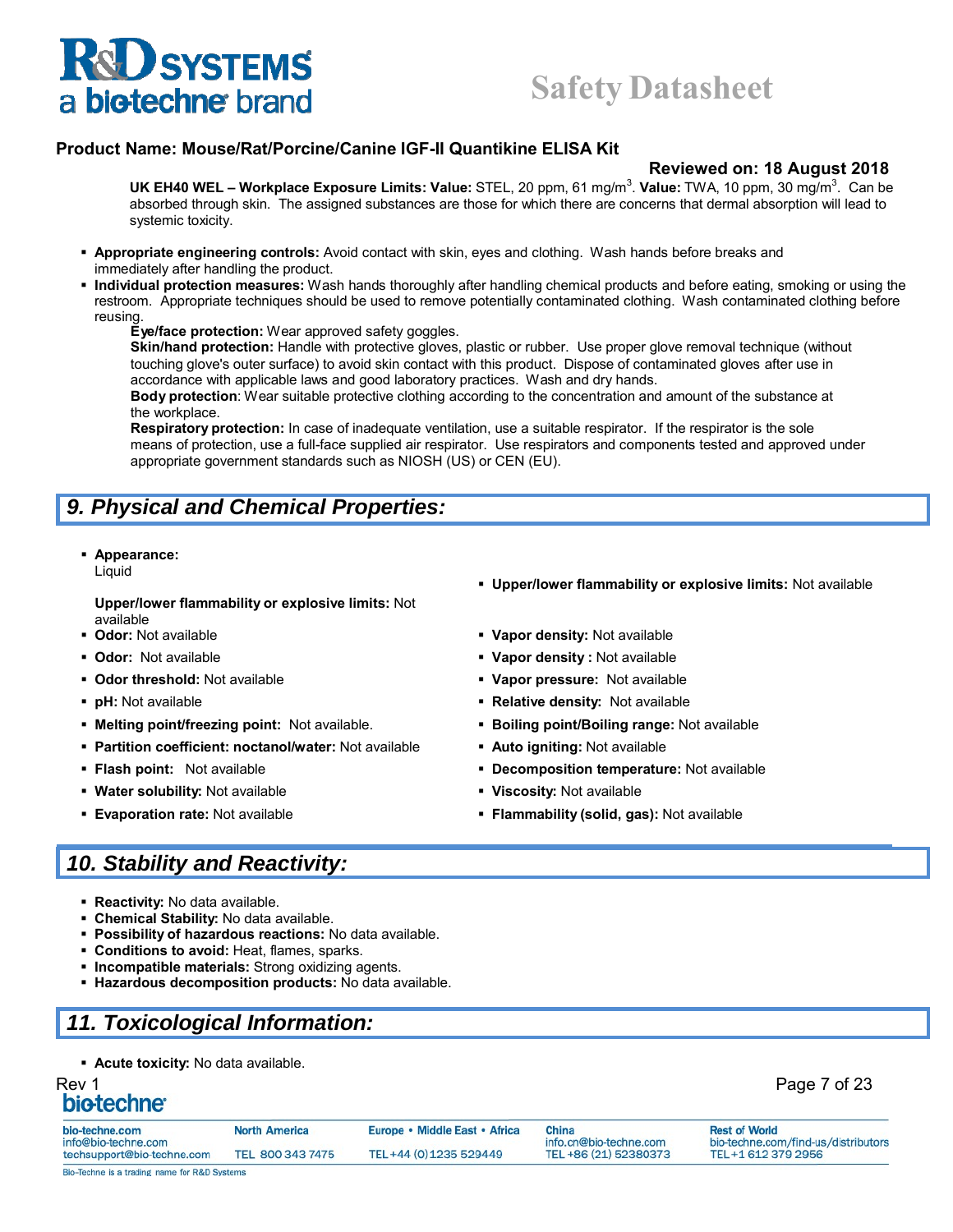

#### **Product Name: Mouse/Rat/Porcine/Canine IGF-II Quantikine ELISA Kit**

#### **Reviewed on: 18 August 2018**

- **Skin corrosion/irritation:** No data available.
- **Serious eye damage/irritation:** No data available.
- **Respiratory or skin sensitization:** No data available.
- **Germ cell mutagenicity:** Genotoxicity in vitro mouse lymphocyte, Mutation in mammalian somatic cells.
- **Carcinogenicity:** Not classified to its carcinogenicity based on its IARC, ACGIH, NTP or EPA classification at levels less than 0.1%.
- **Reproductive toxicity:** May cause congenital malformation in the fetus. Presumed human reproductive toxicant.
- **Specific target organ toxicity (STOT) -single exposure:** No data available.
- **Specific target organ toxicity (STOT) -repeated exposure:** No data available.
- **Aspiration hazard:** No data available.
- **Information on likely routes of exposure:** Routes of entry anticipated; oral, dermal, inhalation.
- **Symptoms related to the physical, chemical and toxicological characteristics:**
- **Inhalation:** Toxic if inhaled. May cause respiratory tract irritation. **Ingestion:** May be harmful if swallowed. **Skin contact:** May be harmful if absorbed through skin. May cause skin irritation. **Eye contact:** Causes serious eye irritation.
- **Delayed and immediate effects and also chronic effects from short and long term exposure:** No data available.

#### *12. Ecological Information:*

- **Ecotoxicity:** No data available.
- **Biodegradability:** No data available.
- **Bioaccumulative potential:** No data available.
- **Mobility in soil:** No data available.
- **Other adverse effects:** No data available.

#### *13. Disposal Considerations:*

- **Disposal methods:** Dispose of waste in accordance to applicable national, regional, or local regulations. Contact a licensed professional waste disposal service to dispose of this material.
- **Contaminated packaging:** Dispose in the same manner as unused product.

#### *14. Transportation Information:*

| ADR/DOT/RID: | • ADR/RID ADN/ADNR IMDG IATA/DOT<br><b>UN Number:</b><br><b>Proper Shipping Name:</b><br>Hazard class:<br>Packing group: | UN1993<br>Flammable liquid, n.o.s. (Proprietary Buffer Mixture)<br>3<br>Ш        |
|--------------|--------------------------------------------------------------------------------------------------------------------------|----------------------------------------------------------------------------------|
| IATA:        | <b>UN Number:</b><br><b>Proper Shipping Name:</b><br>Hazard class:<br>Packing group:                                     | <b>UN1993</b><br>Flammable liquid, n.o.s. (Proprietary Buffer Mixture)<br>3<br>Ш |
| IMDG:        | <b>UN Number:</b><br><b>Proper Shipping Name:</b><br>Hazard class:<br>Packing group:<br><b>Marine Pollutant:</b>         | UN1993<br>Flammable liquid, n.o.s. (Proprietary Buffer Mixture)<br>3<br>Ш<br>No  |

| Rev 1<br>bio-techne <sup>®</sup>             |                      |                               |                                 | Page 8 of 23                                                |
|----------------------------------------------|----------------------|-------------------------------|---------------------------------|-------------------------------------------------------------|
| bio-techne.com<br>info@bio-techne.com        | <b>North America</b> | Europe • Middle East • Africa | China<br>info.cn@bio-techne.com | <b>Rest of World</b><br>bio-techne.com/find-us/distributors |
| techsupport@bio-techne.com                   | TEL 800 343 7475     | TEL+44 (0) 1235 529449        | TEL +86 (21) 52380373           | TEL+1 612 379 2956                                          |
| Bio-Techne is a trading name for R&D Systems |                      |                               |                                 |                                                             |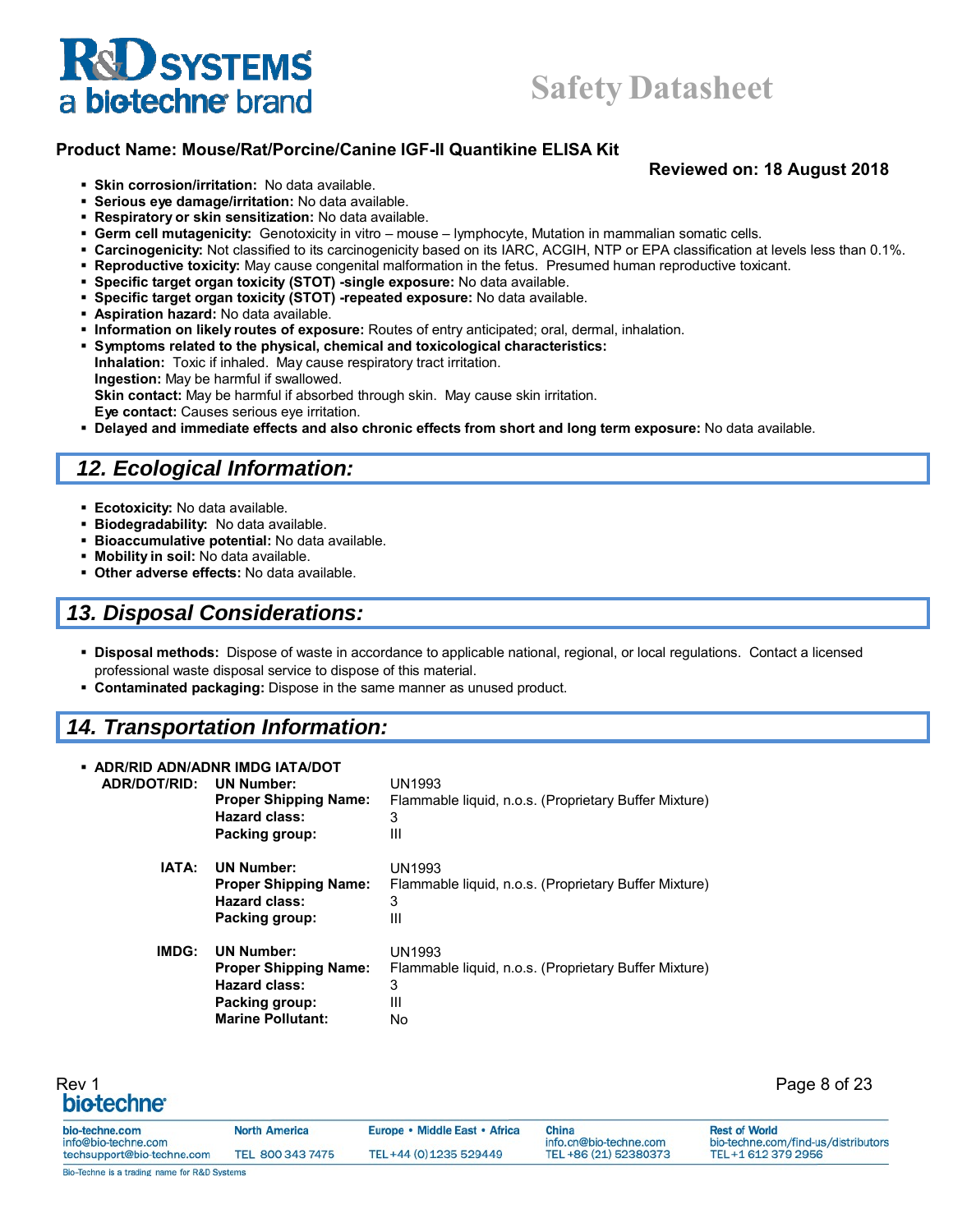

## **Safety Datasheet**

#### **Product Name: Mouse/Rat/Porcine/Canine IGF-II Quantikine ELISA Kit**

**Reviewed on: 18 August 2018**

#### *15. Regulations:*

▪ *US Federal and State Regulations*

**TSCA (Toxic Substances Control Act):** N,N-Dimethylformamide - Not applicable. Tetramethylbenzidine - Is Listed.

**SARA 313:** Not applicable. **SARA 311/312 Hazards**: Not applicable. **CERCLA Reportable Quantity:** Not applicable.

**California Proposition 65**: **WARNING**: This product can expose you to chemicals including N,N‐Dimethylformamide, which is known to the State of California to cause cancer. For more information, go to www.P65Warnings.ca.gov.

#### *16. Other Information:*

 **Notice to reader:** To the best of our knowledge, the information contained herein is accurate. However, neither the above-named supplier, nor any of its subsidiaries, assumes any liability whatsoever for the accuracy or completeness of the information contained herein. Final determination of suitability of any material is the sole responsibility of the user. All materials may present unknown hazards and should be used with caution. Although certain hazards are described herein, we cannot guarantee that these are the only hazards that exist.

## *2. Hazard Identification:*

- **Classification: This substance is classified as a skin sensitizer according to the EC Directives 67/548/EEC, 1999/45/EC, 1272/2008 or (EC) No. 1272/2008 (CLP/GHS), 29 CFR 1910.1200 (OSHA):** Contains ProClin 300: Skin Sens. 1
- **Pictogram:**
- **Signal Word:** WARNING
- **Hazard statements:** H317: May cause an allergic skin reaction. **Precautionary statements:** P261: Avoid breathing dust/fume/gas/mist/vapours/spray. P272: Contaminated work clothing should not be allowed out of the workplace. P280: Wear protective gloves.
- **Response:** IF ON SKIN: Wash with plenty of soap and water. If skin irritation or rash occurs: get medical attention. Wash contaminated clothing before reuse.
- **Hazard Symbol / R-Phrase / S-Phrase:** R43: May cause sensitization by skin contact. S36/37: Wear Suitable protective clothing and gloves
- **Label Elements:** Not applicable.
- **Other hazards:** Not applicable.

### *3. Information on Ingredients:*

**Description:** ProClin 300

| <b>Contains</b>                         | CAS No.    | EC-No. | Index-No.    | <b>Content</b> |
|-----------------------------------------|------------|--------|--------------|----------------|
| Modified Alkyl Carboxylate              |            |        |              | $< 0.01\%$     |
| Mixture of 5-Chloro-2-Methyl-4-         | 55965-84-9 | -      | 613-167-00-5 | $< 0.01\%$     |
| Isothiazolin-3-One (26172-55-4) and 2-  |            |        |              |                |
| Methyl-4-Isothiazolin-3-One (2682-20-4) |            |        |              |                |
| <b>Modified Glvcol</b>                  |            |        |              | ≤1.6%          |

### *4. First Aid Measures:*

- **IF IN EYES:** Rinse thoroughly with water for at least 15 minutes and immediately consult a physician.
- **IF ON SKIN:** (or hair): Immediately take off contaminated clothing or shoes. Wash with plenty of soap and water. Consult a physician.

| Rev 1     |  |
|-----------|--|
| hiotecnne |  |

Page 9 of 23

| bio-techne.com                                    | <b>North America</b> | Europe • Middle East • Africa | China                                           | <b>Rest of World</b>                                       |
|---------------------------------------------------|----------------------|-------------------------------|-------------------------------------------------|------------------------------------------------------------|
| info@bio-techne.com<br>techsupport@bio-techne.com | TEL 800 343 7475     | TEL+44 (0) 1235 529449        | info.cn@bio-techne.com<br>TEL +86 (21) 52380373 | bio-techne.com/find-us/distributors<br>TEL +1 612 379 2956 |
| Bio-Techne is a trading name for R&D Systems      |                      |                               |                                                 |                                                            |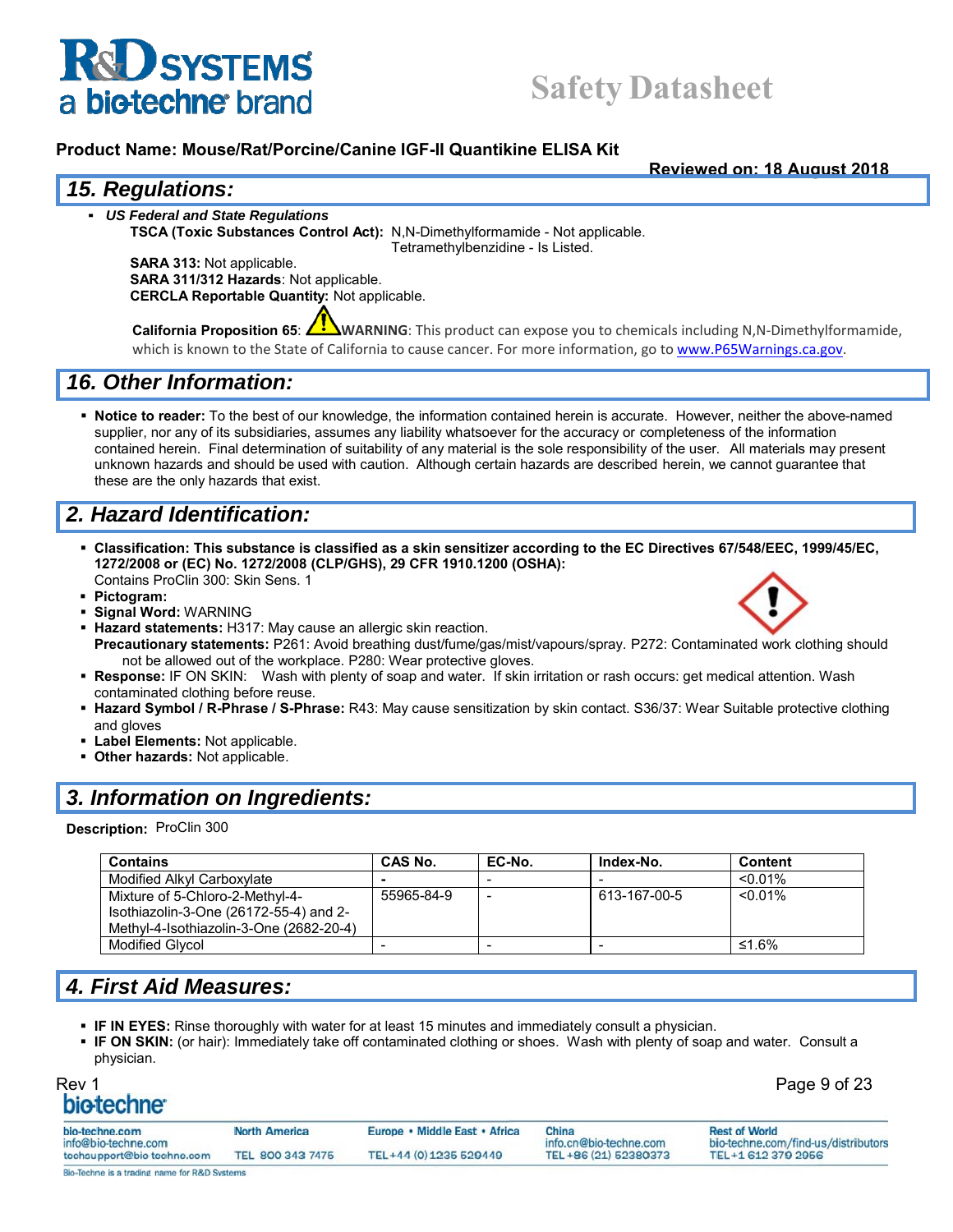## **Safety Datasheet**

#### **Product Name: Mouse/Rat/Porcine/Canine IGF-II Quantikine ELISA Kit**

#### **Reviewed on: 18 August 2018**

- **IF INHALED:** If breathed in, move person into fresh air. If not breathing, give artificial respiration. Consult a physician.
- **IF SWALLOWED:** Do NOT induce vomiting. Never give anything by mouth to an unconscious person. Rinse mouth with water. Immediately consult a physician.

#### *5. Fire Fighting Measures:*

- **Suitable extinguishing agents:** Use water spray, alcohol-resistant foam, dry chemical or carbon dioxide.
- **Special precautions for fire-fighters:** Self contained breathing apparatus and full protective clothing must we worn in case of fire.

#### *6. Accidental Release Measures:*

- **Person-related safety precautions:** Use appropriate personal protective equipment to prevent contamination of skin, eyes and personal clothing. Avoid breathing vapors, mist or gas. Ensure adequate ventilation. Evacuate personnel to safe areas.
- **Measures for environmental protection:** Keep away from drains.
- **Measures for containment and cleaning:** Soak up with inert absorbent material and dispose of as hazardous waste. Keep in suitable, closed containers for disposal.

### *7. Handling and Storage:*

- **Precautions for safe handling:** Avoid contact with skin and eyes. Avoid inhalation of vapor or mist. Use normal measures for preventive fire protection.
- **Conditions for safe storage:** Store in a cool, dry place. Containers which are opened must be carefully resealed and kept upright to prevent leakage.

#### *8. Exposure Controls and Personal Protection:*

- **Control parameters:** Contains no substances with occupational exposure limit values.
- **Individual protection measures:** Wash hands thoroughly after handling chemical products and before eating, smoking or using the restroom. Appropriate techniques should be used to remove potentially contaminated clothing. Wash contaminated clothing before reusing.

**Eye/face protection:** Wear approved safety goggles.

**Skin/hand protection:** Handle with protective gloves, plastic or rubber. Use proper glove removal technique (without touching glove's outer surface) to avoid skin contact with this product. Dispose of contaminated gloves after use in accordance with applicable laws and good laboratory practices. Wash and dry hands.

**Body protection:** Wear suitable protective clothing as protection against splashing or contamination.

**Other skin protection:** Appropriate footwear and any additional skin protection measures should be selected based on the task being performed and the risks involved.

**Respiratory protection:** In case of inadequate ventilation, use a suitable respirator. If the respirator is the sole means of protection, use a full-face supplied air respirator. Use respirators and components tested and approved under appropriate government standards such as NIOSH (US) or CEN (EU).

### *9. Physical and Chemical Properties:*

- -
- 
- **Appearance:** Clear Liquid **1998 12 Clear 10 Clear Clear Clear Clear Clear Clear Clear Clear Clear Clear Clear Clear Clear Clear Clear Clear Clear Clear Clear Clear Clear Clear Clear Clear Clear Clear Clear Clear Clear Cle**
- **Odor:** Not available **Vapor density:** Not available
- **Odor threshold:** Not available **Vapor pressure:** Not available

# Rev 1 Page 10 of 23

| bio-techne.com<br>info@bio-techne.com | <b>North America</b> | Europe • Middle East • Africa | China<br>info.cn@bio-techne.com | <b>Rest of World</b><br>bio-techne.com/find-us/distributors |
|---------------------------------------|----------------------|-------------------------------|---------------------------------|-------------------------------------------------------------|
| techsupport@bio-techne.com            | TEL 800 343 7475     | TEL+44 (0) 1235 529449        | TEL +86 (21) 52380373           | TEL+1 612 379 2956                                          |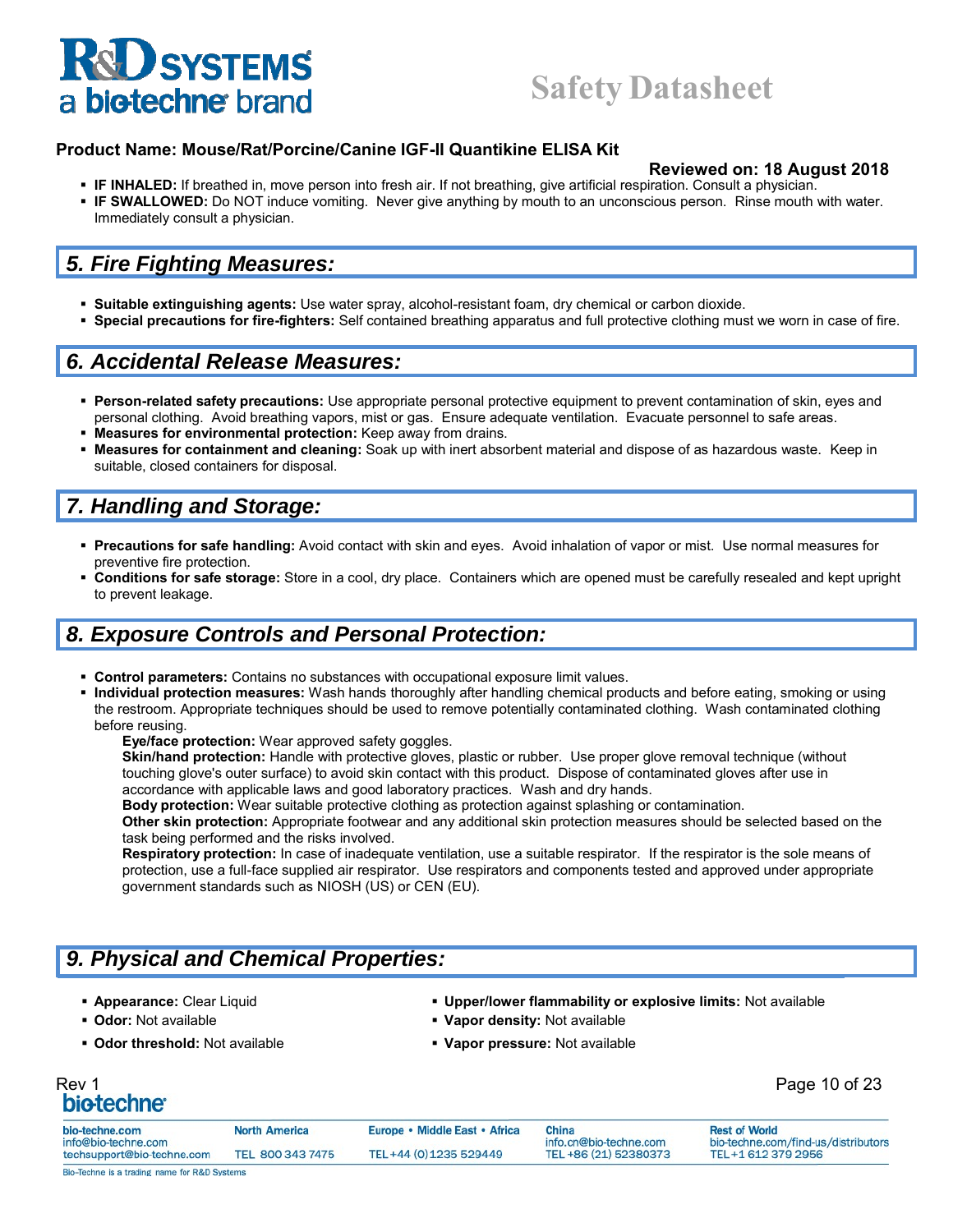## **Safety Datasheet**

#### **Product Name: Mouse/Rat/Porcine/Canine IGF-II Quantikine ELISA Kit**

- 
- 
- 
- **Flash point:** 118° C closed cup **a Auto igniting:** Not available
- 
- **Flammability (solid, gas):** Not available **Viscosity:** Not available

#### *10. Stability and Reactivity:*

- **Chemical Stability:** Stable under recommended storage conditions.
- **Conditions to avoid:** Strong oxidizing agents, reducing agents, Amines, Mercaptans
- **Hazardous decomposition products:** Hazardous decomposition products formed under fire conditions Carbon oxides, nitrogen oxides (NOx), Sulfur oxides, Hydrogen chloride gas.

## *11. Toxicological Information:*

- **Acute toxicity:** LD50 Oral rat 862 mg/kg
	- LD50 Dermal rabbit- 2800 mg/kg
- **Skin corrosion/irritation:** Can cause severe burns. Skin rabbit Corrosive
- **Serious eye damage/irritation:** Rabbit Corrosive to eyes
- **Respiratory or skin sensitization:** May cause allergic skin reaction.
- **Germ cell mutagenicity:** No data available.
- **Carcinogenicity:** No data available.
- **Reproductive toxicity:** No data available.
- **Specific target organ toxicity (STOT) -single exposure:** No data available.
- **Specific target organ toxicity (STOT) -repeated exposure:** No data available.
- **Aspiration hazard:** Can cause severe burns.
- **Information on likely routes of exposure:** Routes of entry anticipated; oral, dermal, inhalation.
- **Symptoms related to the physical, chemical and toxicological characteristics:**

**Inhalation:** Harmful if inhaled. Material is extremely destructive to the tissue of the mucous membranes and upper respiratory tract.

**Ingestion:** Harmful if swallowed. Causes burns.

**Skin contact:** Harmful if absorbed through skin. Causes burns.

**Eye contact:** Causes eye burns.

- **Delayed and immediate effects and also chronic effects from short and long term exposure: Short term exposure: Potential immediate effects:** Not available. **Potential delayed effects:** Not available.
- **Long term exposure: Potential immediate effects:** Not available. **Potential delayed effects:** Allergic contact dermatitis. **Effects of chronic exposure:** ProClin 300 at levels greater than or equal to 0.1% is not identified as probable, possible or a
- confirmed human carcinogen by IARC.
- **Numerical measures of toxicity:** Not available.
- **Other Information:** Not available.

## *12. Ecological Information:*

- **Ecotoxicity:** No data available.
- **Biodegradability:** No data available.
- **Bioaccumulative potential:** No data available.
- **Mobility in soil:** No data available.
- **Other adverse effects:** Toxic to aquatic organisms.

# Rev 1 Page 11 of 23

| bio-techne.com                               | <b>North America</b> | Europe • Middle East • Africa | China                  | <b>Rest of World</b>                |
|----------------------------------------------|----------------------|-------------------------------|------------------------|-------------------------------------|
| info@bio-techne.com                          |                      |                               | info.cn@bio-techne.com | bio-techne.com/find-us/distributors |
| techsupport@bio-techne.com                   | TEL 800 343 7475     | TEL+44 (0) 1235 529449        | TEL +86 (21) 52380373  | TEL+1 612 379 2956                  |
| Bio-Techne is a trading name for R&D Systems |                      |                               |                        |                                     |

- **pH:** Not available *Relative density:* **1.03 g/cm<sup>3</sup>**
- **Melting point/freezing point:** -40º C **Solubility in/Miscibility with Water:** Soluble
- **Boiling point/Boiling range: 189° C <b>Partition coefficient: noctanol/water:** Not available
	-
- **Evaporation rate:** Not available **Decomposition temperature:** Not available
	-

#### **Reviewed on: 18 August 2018**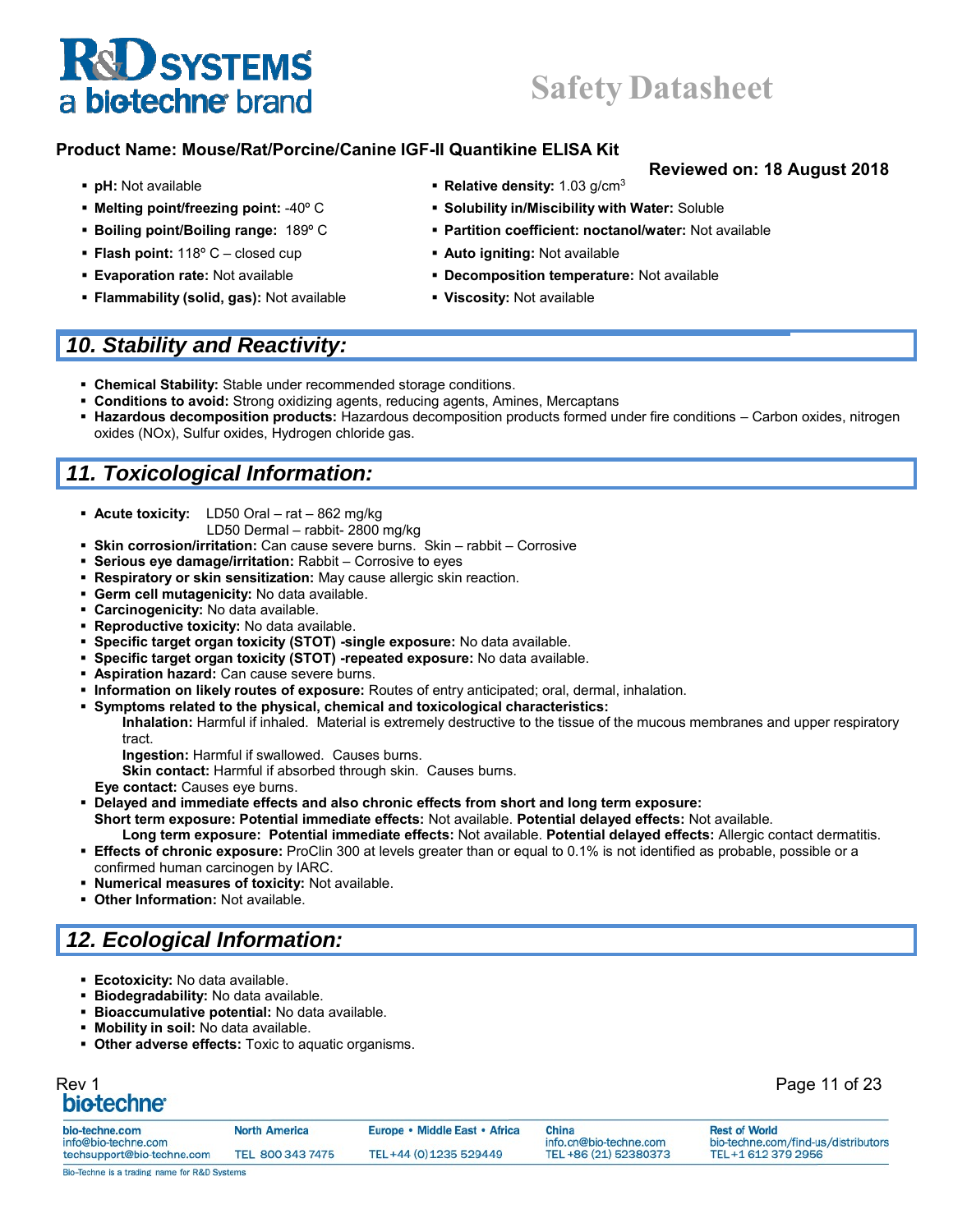## **Safety Datasheet**

#### **Product Name: Mouse/Rat/Porcine/Canine IGF-II Quantikine ELISA Kit**

**Reviewed on: 18 August 2018**

#### *13. Disposal Considerations:*

- **Disposal methods:** Dispose of waste in accordance to applicable national, regional, or local regulations.
- **Contaminated packaging:** Dispose in the same manner as unused product.
- **Special precautions:** Dispose of small amounts of spilled material as described in section 6. Large spills must be dealt with separately by qualified disposal personnel. Avoid dispersal of spilt material to soil, waterways, drains and sewers.

### *14. Transportation Information:*

- **UN Number:** None
- **DOT regulations: Hazard class:** None
- **Land transport ADR/RID (cross-border):** Not regulated.
- **Maritime transport IMDG**: Not regulated.
- **Marine pollutant:** No
- **Air transport ICAO-TI and IATA-DGR:** Not regulated.
- **Transport/Additional information:** Not dangerous according to the above specifications.

### *15. Regulations:*

- **US Federal and State Regulations**
- **Toxic Substances Control Act**: On TSCA Inventory
- **SARA 313 Components**: Not listed
- **SARA 311/312 Hazards**: Acute Health Hazard
- **CERCLA Reportable Quantity**: 1,000 lbs
- **California Proposition 65**: Not listed

### *16. Other Information:*

 **Notice to reader:** To the best of our knowledge, the information contained herein is accurate. However, neither the above-named supplier, nor any of its subsidiaries, assumes any liability whatsoever for the accuracy or completeness of the information contained herein. Final determination of suitability of any material is the sole responsibility of the user. All materials may present unknown hazards and should be used with caution. Although certain hazards are described herein, we cannot guarantee that these are the only hazards that exist.

### *2. Hazard Identification:*

- **Classification: Regulation (EC) No. 1272/2008 (CLP/GHS), 29 CFR 1910.1200 (OSHA)**
- **Some components contain ProClin 150:**
- Skin Sens. 1;
- **Signal Word:** WARNING
- **Hazard Statements:** H317: May cause an allergic skin reaction.
- **Precautionary statements:** P261: Avoid breathing dust/fume/gas/mist/vapours/spray. P272: Contaminated work clothing should not be allowed out of the workplace. P280: Wear protective gloves.
- **Response:**

IF ON SKIN: Wash with plenty of soap and water. If skin irritation or rash occurs: get medical attention. Wash contaminated clothing before reuse.

- **Classification according to EU Directives 67/548/EEC or 1999/45/EC:** The product is classified as a skin sensitizer according to Directive 1999/45/EC and its amendments.
- **R-Phrase:** R43: May cause sensitization by skin contact.
- **S-Phrase:** S36/37: Wear Suitable protective clothing and gloves.

## Rev 1 Page 12 of 23

| bio-techne.com<br>info@bio-techne.com | <b>North America</b> | Europe • Middle East • Africa | China<br>info.cn@bio-techne.com | <b>Rest of World</b><br>bio-techne.com/find-us/distributors |
|---------------------------------------|----------------------|-------------------------------|---------------------------------|-------------------------------------------------------------|
| techsupport@bio-techne.com            | TEL 800 343 7475     | TEL+44 (0) 1235 529449        | TEL +86 (21) 52380373           | TEL+1 612 379 2956                                          |

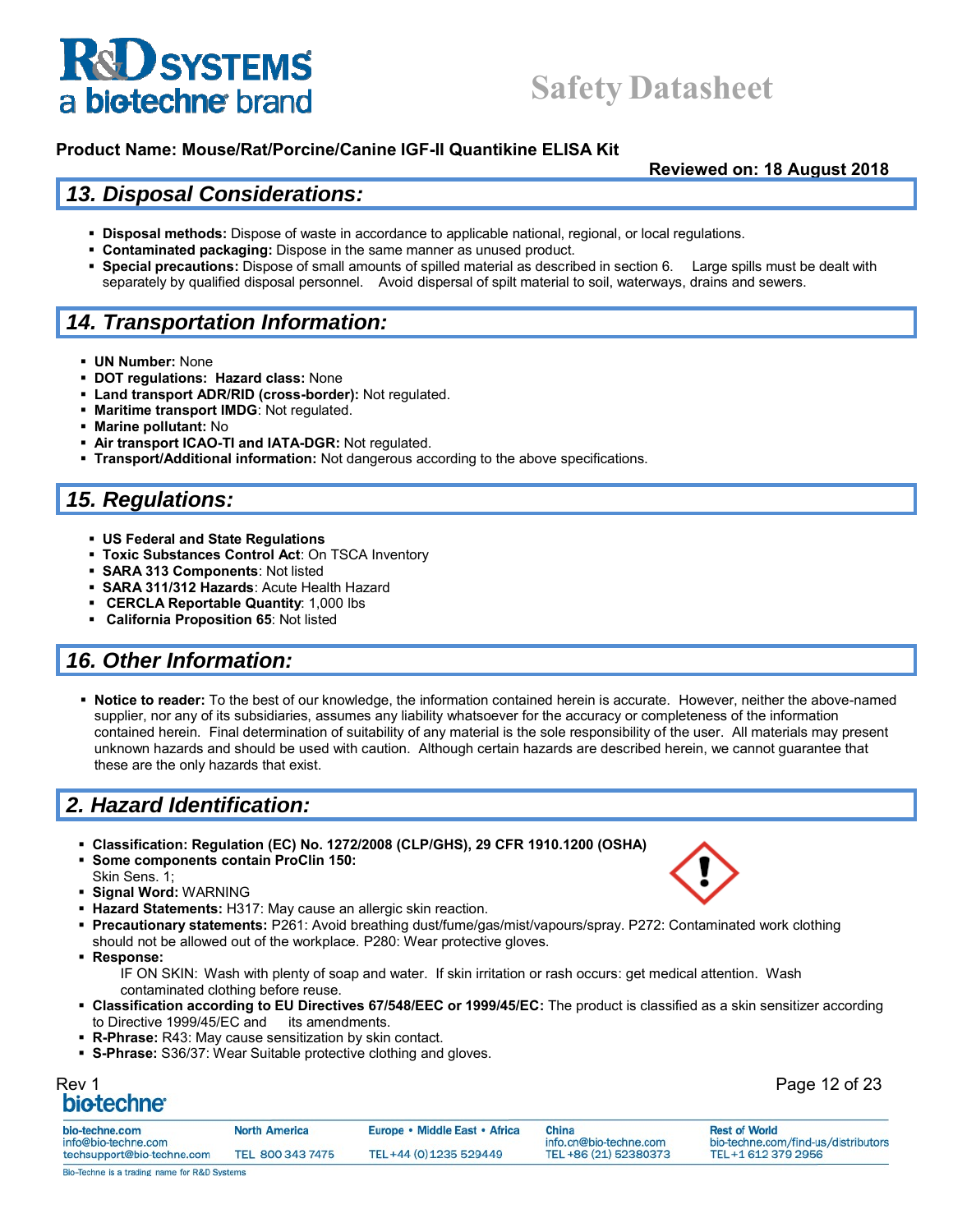

**Other hazards:** None

**Reviewed on: 18 August 2018**

Page 13 of 23

## *3. Information on Ingredients:*

**Description:** ProClin 150

| <b>Contains</b>                                                                                                              | CAS No.    | EC-No.    | Index-No.    | <b>Content</b> |
|------------------------------------------------------------------------------------------------------------------------------|------------|-----------|--------------|----------------|
| Magnesium nitrate                                                                                                            | 10377-60-3 | 233-826-7 |              | $< 0.05\%$     |
| Mixture of 5-Chloro-2-<br>Methyl-4-Isothiazolin-3-<br>One (26172-55-4) and 2-<br>Methyl-4-Isothiazolin-3-<br>One (2682-20-4) | 55965-84-9 |           | 613-167-00-5 | $< 0.01\%$     |

#### *4. First Aid Measures:*

- IF IN EYES: Rinse thoroughly with water for at least 15 minutes and immediately consult a physician.
- IF ON SKIN (or hair): Immediately take off contaminated clothing or shoes. Wash with plenty of soap and water. Consult a physician.
- **IF INHALED: If breathed in, move person into fresh air. If not breathing, give artificial respiration. Consult a physician.**
- IF SWALLOWED: Do NOT induce vomiting. Never give anything by mouth to an unconscious person. Rinse mouth with water. Immediately consult a physician.

## *5. Fire Fighting Measures:*

- **Suitable extinguishing agents:** Use water spray, alcohol-resistant foam, dry chemical or carbon dioxide.
- **Special precautions for fire-fighters:** Self contained breathing apparatus and full protective clothing must we worn in case of fire.

#### *6. Accidental Release Measures:*

- **Person-related safety precautions:** Use appropriate personal protective equipment to prevent contamination of skin, eyes and personal clothing. Avoid breathing vapors, mist or gas. Ensure adequate ventilation. Evacuate personnel to safe areas.
- **Measures for environmental protection**: Keep away from drains.
- **Measures for containment and cleaning:** Soak up with inert absorbent material and dispose of as hazardous waste. Keep in suitable, closed containers for disposal.

### *7. Handling and Storage:*

- **Precautions for safe handling:** Avoid contact with skin and eyes. Avoid inhalation of vapour or mist. Use normal measures for preventive fire protection.
- **Conditions for safe storage:** Store in a cool, dry place. Containers which are opened must be carefully resealed and kept upright to prevent leakage.

## *8. Exposure Controls and Personal Protection:*

- **Control parameters:** Contains no substances with occupational exposure limit values.
- **Individual protection measures:** Wash hands thoroughly after handling chemical products and before eating, smoking or using the restroom. Appropriate techniques should be used to remove potentially contaminated clothing. Wash contaminated clothing before reusing.
	- **Eye/face protection:** Wear approved safety goggles.

| Rev 1 |                         |  |
|-------|-------------------------|--|
|       | bio-techne <sup>®</sup> |  |

| bio-techne.com             | <b>North America</b> | Europe • Middle East • Africa | China                  | <b>Rest of World</b>                |
|----------------------------|----------------------|-------------------------------|------------------------|-------------------------------------|
| info@bio-techne.com        |                      |                               | info.cn@bio-techne.com | bio-techne.com/find-us/distributors |
| techsupport@bio-techne.com | TEL 800 343 7475     | TEL+44 (0) 1235 529449        | TEL +86 (21) 52380373  | TEL+1 612 379 2956                  |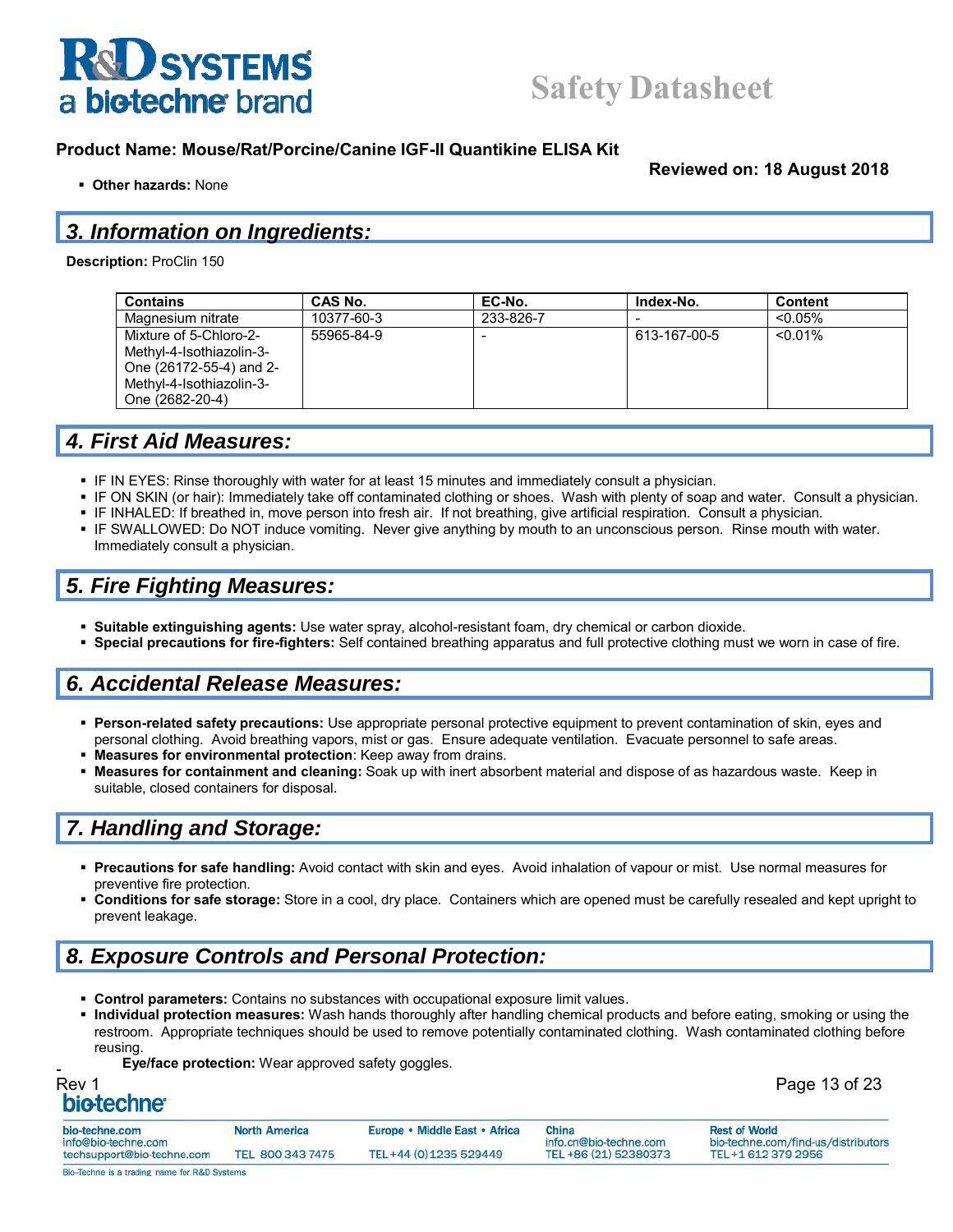#### **Product Name: Mouse/Rat/Porcine/Canine IGF-II Quantikine ELISA Kit**

#### **Reviewed on: 18 August 2018**

**Skin/hand protection:** Handle with protective gloves, plastic or rubber. Use proper glove removal technique (without touching glove's outer surface) to avoid skin contact with this product. Dispose of contaminated gloves after use in accordance with applicable laws and good laboratory practices. Wash and dry hands.

**Body protection:** Wear suitable protective clothing as protection against splashing or contamination.

**Other skin protection:** Appropriate footwear and any additional skin protection measures should be selected based on the task being performed and the risks involved.

**Respiratory protection:** In case of inadequate ventilation, use a suitable respirator. I f the respirator is the sole means of protection, use a full-face supplied air respirator. Use respirators and components tested and approved under appropriate government standards such as NIOSH (US) or CEN (EU).

## *9. Physical and Chemical Properties:*

- 
- 
- **Odor threshold:** Not available **Vapor pressure:** Not available
- 
- 
- 
- **Flash point:** 118° C closed cup **Auto igniting:** Not available
- 
- **Flammability (solid, gas):** Not available **Viscosity:** Not available
- **Appearance:** Clear Liquid **Upper/lower flammability or explosive limits:** Not available
- **Odor:** Not available **Vapor density :** Not available
	-
- **pH:** Not available **Relative density:** 1.03 g/cm<sup>3</sup>
- **Melting point/freezing point:** -40º C **Solubility in/Miscibility with Water:** Soluble
- **Boiling point/Boiling range: 189° C Partition coefficient: noctanol/water: Not available** 
	-
- **Evaporation rate:** Not available **Decomposition temperature:** Not available
	-

### *10. Stability and Reactivity:*

- **Chemical Stability:** Stable under recommended storage conditions.
- **Conditions to avoid:** Strong oxidizing agents, reducing agents, Amines, Mercaptans.
- **Hazardous decomposition products:** Hazardous decomposition products formed under fire conditions Carbon oxides, nitrogen oxides (NOx), Sulphur oxides, Hydrogen chloride gas.

### *11. Toxicological Information:*

- **Acute toxicity:** LD50 Oral rat 862 mg/kg, LD50 Dermal rabbit- 2800 mg/kg
- **Skin corrosion/irritation:** Can cause severe burns. Skin rabbit Corrosive
- **Serious eye damage/irritation:** Rabbit Corrosive to eyes
- **Respiratory or skin sensitization:** May cause allergic skin reaction.
- **Germ cell mutagenicity:** No data available.
- **Carcinogenicity:** No data available.
- **Reproductive toxicity:** No data available.
- **Specific target organ toxicity (STOT) -single exposure:** No data available.
- **Specific target organ toxicity (STOT) -repeated exposure:** No data available.
- **Aspiration hazard:** Can cause severe burns.
- **Information on likely routes of exposure:** Routes of entry anticipated; oral, dermal, inhalation.
- **Symptoms related to the physical, chemical and toxicological characteristics:**
- **Inhalation:** Harmful if inhaled. .Material is extremely destructive to the tissue of the mucous membranes and upper respiratory tract.
	- **Ingestion:** Harmful if swallowed. .Causes burns.
	- **Skin contact:** Harmful if absorbed through skin. .Causes burns.
- **Eye contact:** Causes eye burns.

## Rev 1 Page 14 of 23

| Faye 14 UI |  |
|------------|--|
|            |  |

| bio-techne.com                               | North America    | Europe • Middle East • Africa | China                  | <b>Rest of World</b>                |
|----------------------------------------------|------------------|-------------------------------|------------------------|-------------------------------------|
| info@bio-techne.com                          |                  |                               | info.cn@bio-techne.com | bio-techne.com/find-us/distributors |
| techsupport@bio-techne.com                   | TEL 800 343 7475 | TEL+44 (0) 1235 529449        | TEL +86 (21) 52380373  | TEL+1 612 379 2956                  |
| Bio-Techne is a trading name for R&D Systems |                  |                               |                        |                                     |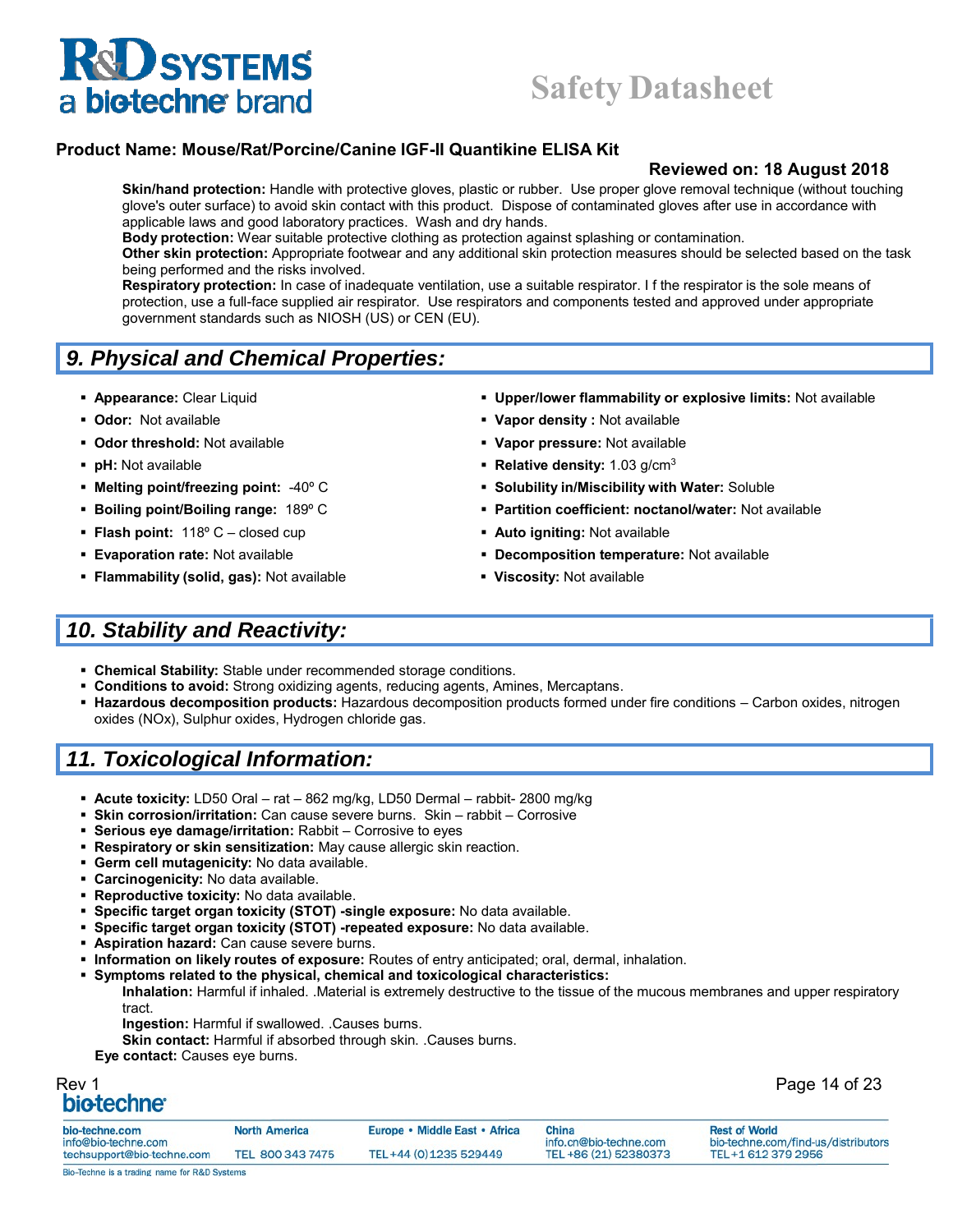## **Safety Datasheet**

#### **Product Name: Mouse/Rat/Porcine/Canine IGF-II Quantikine ELISA Kit**

#### **Reviewed on: 18 August 2018**

- **Delayed and immediate effects and also chronic effects from short and long term exposure: Short term exposure: Potential immediate effects:** Not available. **Potential delayed effects:** Not available. **Long term exposure: Potential immediate effects:** Not available. **Potential delayed effects:** Allergic contact dermatitis.
- **Effects of chronic exposure:** ProClin 150 at levels greater than or equal to 0.1% is not identified as probable, possible or a confirmed human carcinogen by IARC.
- **Numerical measures of toxicity:** Not available.
- **Other Information:** Not available.

## *12. Ecological Information:*

- **Ecotoxicity:** No data available.
- **Biodegradability:** No data available.
- **Bioaccumulative potential:** No data available.
- **Mobility in soil:** No data available.
- **Other adverse effects:** Toxic to aquatic organisms.

### *13. Disposal Considerations:*

- **Disposal methods:** Dispose of waste in accordance to applicable national, regional, or local regulations.
- **Contaminated packaging:** Dispose in the same manner as unused product.
- **Special precautions:** Dispose of small amounts of spilled material as described in section 6. Large spills must be dealt with separately by qualified disposal personnel. Avoid dispersal of spilled material to soil, waterways, drains and sewers.

#### *14. Transportation Information:*

- **UN Number:** None
- **DOT regulations:** · **Hazard class:** None
- **Land transport ADR/RID (cross-border):** Not regulated.
- **Maritime transport IMDG:** Not regulated.
- **Marine pollutant:** No.
- **Air transport ICAO-TI and IATA-DGR:** Not regulated.
- **Transport/Additional information:** Not dangerous according to the above specifications.

#### *15. Regulations:*

 **US Federal and State Regulations TSCA (Toxic Substances Control Act)**: On TSCA Inventory. **SARA 313 Components**: Not listed. **SARA 311/312 Hazards**: Acute Health Hazard. **CERCLA Reportable Quantity**: Not listed. **California Proposition 65**: Not listed.

### *16. Other Information:*

 **Notice to reader:** To the best of our knowledge, the information contained herein is accurate. However, neither the above-named supplier, nor any of its subsidiaries, assumes any liability whatsoever for the accuracy or completeness of the information contained herein. Final determination of suitability of any material is the sole responsibility of the user. All materials may present unknown hazards and should be used with caution. Although certain hazards are described herein, we cannot guarantee that these are the only hazards that exist.

| Rev 1 |                  |  |
|-------|------------------|--|
|       | <b>biotechne</b> |  |

Page 15 of 23

| bio-techne.com                                    | <b>North America</b> | Europe • Middle East • Africa | China                                           | <b>Rest of World</b>                                      |
|---------------------------------------------------|----------------------|-------------------------------|-------------------------------------------------|-----------------------------------------------------------|
| info@bio-techne.com<br>techsupport@bio-techne.com | TEL 800 343 7475     | TEL+44 (0) 1235 529449        | info.cn@bio-techne.com<br>TEL +86 (21) 52380373 | bio-techne.com/find-us/distributors<br>TEL+1 612 379 2956 |
| Bio-Techne is a trading name for R&D Systems      |                      |                               |                                                 |                                                           |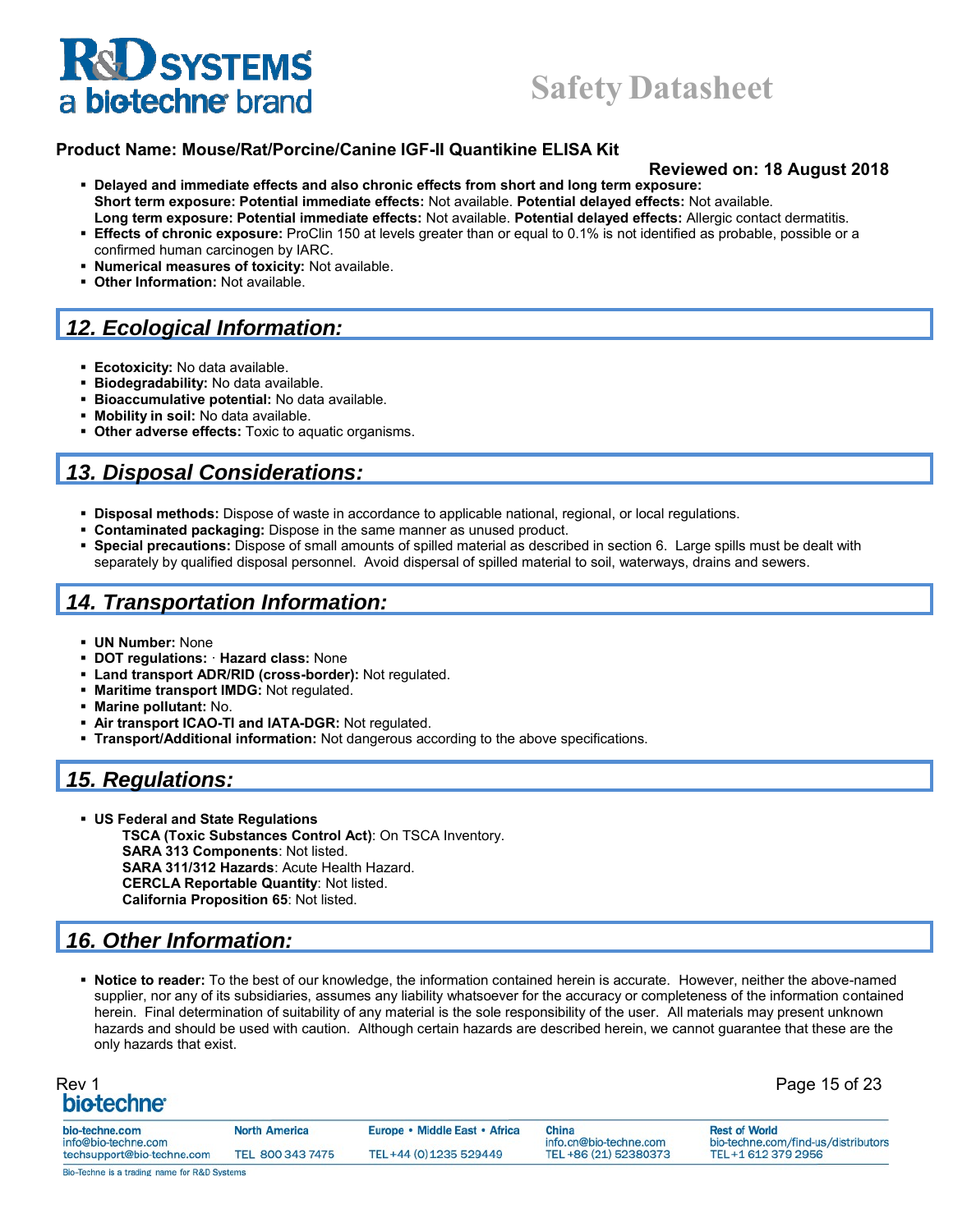## **Safety Datasheet**

#### **Product Name: Mouse/Rat/Porcine/Canine IGF-II Quantikine ELISA Kit**

**Reviewed on: 18 August 2018**

#### *2. Hazard Identification:*

**Classification: Regulation (EC) No 1272/2008 (EU-GHS/CLP), 29 CFR 1910.1200 (OSHA)**: **Methanol**

Acute Toxicity, Oral 3 Acute Toxicity, Inhalation 3 Acute Toxicity, Dermal 3 STOT, Single Exposure, 2

- **Signal Word: DANGER**
- **Hazard Statements:** H301: Toxic if swallowed. H311: Toxic in contact with skin. H331: Toxic if inhaled. H371: May cause damage to organs.
- **Precautionary Statements:** P264: Wash hands thoroughly after handling. P270: Do not eat, drink or smoke when using this product. P280: Wear protective gloves/protective clothing/eye protection/face protection. P260: Do not breath dust/ fume/gas/mist/ vapours/spray. P271: Use only outdoors or in a well-ventilated area.
- **Responses:**

IF SWALLOWED**:** Immediately call a Poison Control Center or physician. See specific treatment in this MSDS. Rinse mouth. IF ON SKIN**:** Wash with plenty of soap and water. Call a POISON CENTER or doctor/physician if you feel unwell. See specific treatment in this MSDS. Remove/take off immediately all contaminated clothing. W ash contaminated clothing before reuse. IF INHALED**:** Remove victim to fresh air and keep at rest in a position comfortable for breathing. C all a POISON CENTER or doctor/physician. See specific treatment in this MSDS.

IF EXPOSED OR CONCERNED**:** Call a POISON CENTER or doctor/physician.

- **Classification according to EU Directives 67/548/EEC or 1999/45/EC:** Xn: Harmful.
- **R-phrases:** R20/21/22: Harmful by inhalation, in contact with skin and if swallowed. R68/20/21/22: Harmful: possible risk of irreversible effect through inhalation, in contact with skin and if swallowed.
- **S-phrases:** S36/37: Wear suitable protective clothing and gloves. S16: Keep away from sources of ignition-No smoking. S45: In case of accident or if you feel unwell, seek medical advice immediately (show label if possible). S51: Use only in well-ventilated areas. S1/2: Keep locked up and out of reach of children. S7: Keep container tightly closed.
- **Special Hazards:** None.

### *3. Information on Ingredients:*

**Description:** Methanol

| <b>Contains</b> | <b>CAS No.</b>        | EC-No. | Index-No. | Content |
|-----------------|-----------------------|--------|-----------|---------|
| Methanol        | 7-56-<br>$\sim$<br>67 | -      |           | 10%     |

### *4. First Aid Measures:*

- **After inhalation:** Move person into fresh air. If not breathing, give artificial respiration. Consult a physician.
- **After skin contact:** Wash off with soap and plenty of water. Take victim immediately to a hospital. Consult a physician.
- **After eye contact:** Rinse thoroughly with plenty of water for at least 15 minutes and consult a physician. Show this SDS.
- **After swallowing:** Never give anything by mouth to an unconscious person. Rinse mouth with water. Call a physician. Show this SDS.
- **Most important symptoms and effects, both acute and delayed:** Unknown.
- **Indication of any immediate medical attention and special treatment needed:** No data available.

## *5. Fire Fighting Measures:*

**Suitable extinguishing agents:** Dry chemical, carbon dioxide, water spray or alcohol-resistant foam.

# Rev 1 Page 16 of 23

| bio-techne.com<br>info@bio-techne.com                   | <b>North America</b> | Europe • Middle East • Africa | China<br>info.cn@bio-techne.com | <b>Rest of World</b><br>bio-techne.com/find-us/distributors |
|---------------------------------------------------------|----------------------|-------------------------------|---------------------------------|-------------------------------------------------------------|
| techsupport@bio-techne.com                              | TEL 800 343 7475     | TEL+44 (0) 1235 529449        | TEL +86 (21) 52380373           | TEL+1 612 379 2956                                          |
| <b>Rio-Techne is a trading name for R&amp;D Systems</b> |                      |                               |                                 |                                                             |

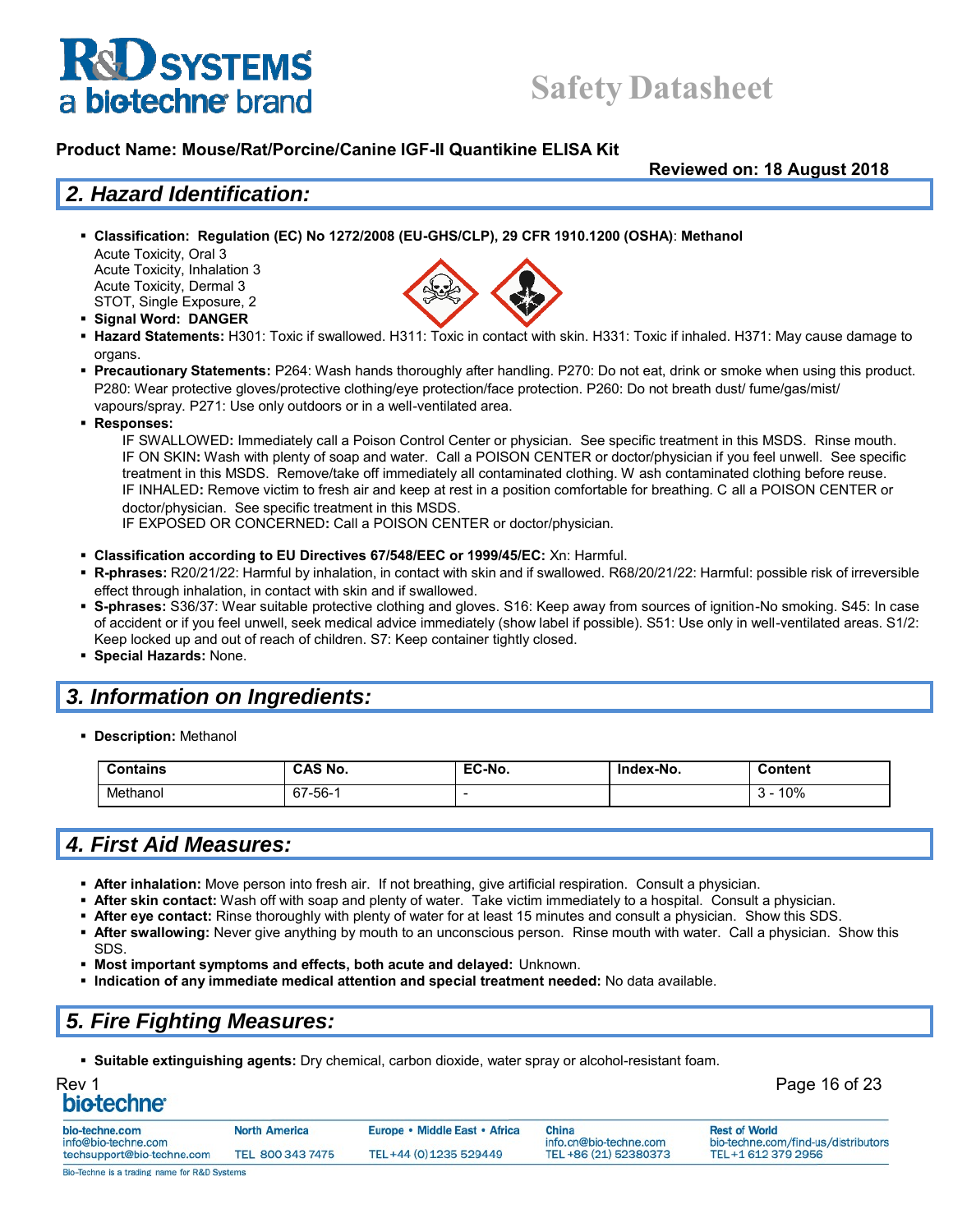#### **Product Name: Mouse/Rat/Porcine/Canine IGF-II Quantikine ELISA Kit**

#### **Reviewed on: 18 August 2018**

- **Special hazards arising from the substance or mixture:** Emits toxic fumes under fire conditions. Carbon oxides.
- **Protective equipment:** Wear self contained breathing apparatus and protective clothing to prevent contact with skin and eyes.
- **Further information:** Use water spray to cool unopened containers.

### *6. Accidental Release Measures:*

- **Personal precautions, protective equipment and emergency procedures:** Wear respiratory protection. Avoid breathing vapors, mist or gas. Ensure adequate ventilation. Remove all sources of ignition. Evacuate all personnel to safe areas. Beware of vapors accumulating to form explosive concentrations. Vapors can accumulate in low areas.
- **Environmental precautions:** Prevent further leakage or spillage is safe to do so. Do not let product enter drains. Discharge into the environment must be avoided.
- **Methods and materials for containment and cleaning up:** Contain spillage, and then collect with an electrically protected vacuum cleaner or by wet-brushing and place in container for disposal according to local regulations.

### *7. Handling and Storage:*

- **Precautions for safe handling:** Avoid contact with skin and eyes. Avoid inhalation of vapor or mist. Keep away from sources of ignition – No Smoking. Take measures to prevent the buildup of electrostatic charge.
- **Conditions for safe storage, including incompatibilities:** Store locked up. Store in a cool place. Keep container tightly closed in a dry and well ventilated place.

#### *8. Exposure Controls and Personal Protection:*

- **Control parameters:** Methanol: UK EH40 WEL Workplace Exposure Limits: STEL 250 ppm, 333 mg/m3. TWA 200 ppm, 266 mg/m3. NIOSH REL: STEL 250 ppm, 325 mg/m3. TWA 200 ppm, 260 mg/m3.
- **Appropriate engineering controls:** Wear protective gloves/protective clothing/eye protection/face protection. Avoid contact with skin, eyes and clothing. Wash hands before breaks and immediately after handling product.
- **Personal Protective Equipment: Eye and Face Protection:** Tightly fitting safety goggles. Face shield (8-inch minimum). **Skin Protection:** Handle with gloves. Gloves must be inspected prior to use. Use proper glove removal technique (without touching glove's outer surface) to avoid skin contact with this product. Dispose of contaminated gloves after use in accordance with applicable laws and good laboratory practices. Wash and dry hands.

**Body Protection:** Complete suit protection against chemicals, flame retardant antistatic protective clothing. The type of protective equipment must be selected according to the concentration and amount of the dangerous substance at the specific workplace. **Respiratory Protection:** Where risk assessment shows air-purifying respirators are appropriate use full-face respirator.

### *9. Physical and Chemical Properties:*

- 
- 
- **Odor threshold:** Not available **Vapor pressure:** Not available
- 
- **Melting point/freezing point:**  Not available **Solubility in/Miscibility with Water:** Soluble
- 
- 
- 
- **Appearance:** Colorless Liquid **Upper/lower flammability or explosive limits:** Not available
- **Odor:** Pungent odor **Vapor density :** Not available
	-
- **pH:** Not available **Relative density:** Not available
	-
- **Boiling point/Boiling range:** Not available **Partition coefficient: noctanol/water:** Not available
- **Flash point:** Not available *Auto igniting:* **Not available <b>Propose Auto igniting:** Not available
- **Evaporation rate:** Not available **<b>Decomposition temperature:** Not available

## Rev 1 Page 17 of 23

| bio-techne.com                                   | <b>North America</b> | Europe • Middle East • Africa | China                                           | <b>Rest of World</b>                                      |
|--------------------------------------------------|----------------------|-------------------------------|-------------------------------------------------|-----------------------------------------------------------|
| nfo@bio-techne.com<br>techsupport@bio-techne.com | TEL 800 343 7475     | TEL+44 (0) 1235 529449        | info.cn@bio-techne.com<br>TEL +86 (21) 52380373 | bio-techne.com/find-us/distributors<br>TEL+1 612 379 2956 |
| Bio-Techne is a trading name for R&D Systems     |                      |                               |                                                 |                                                           |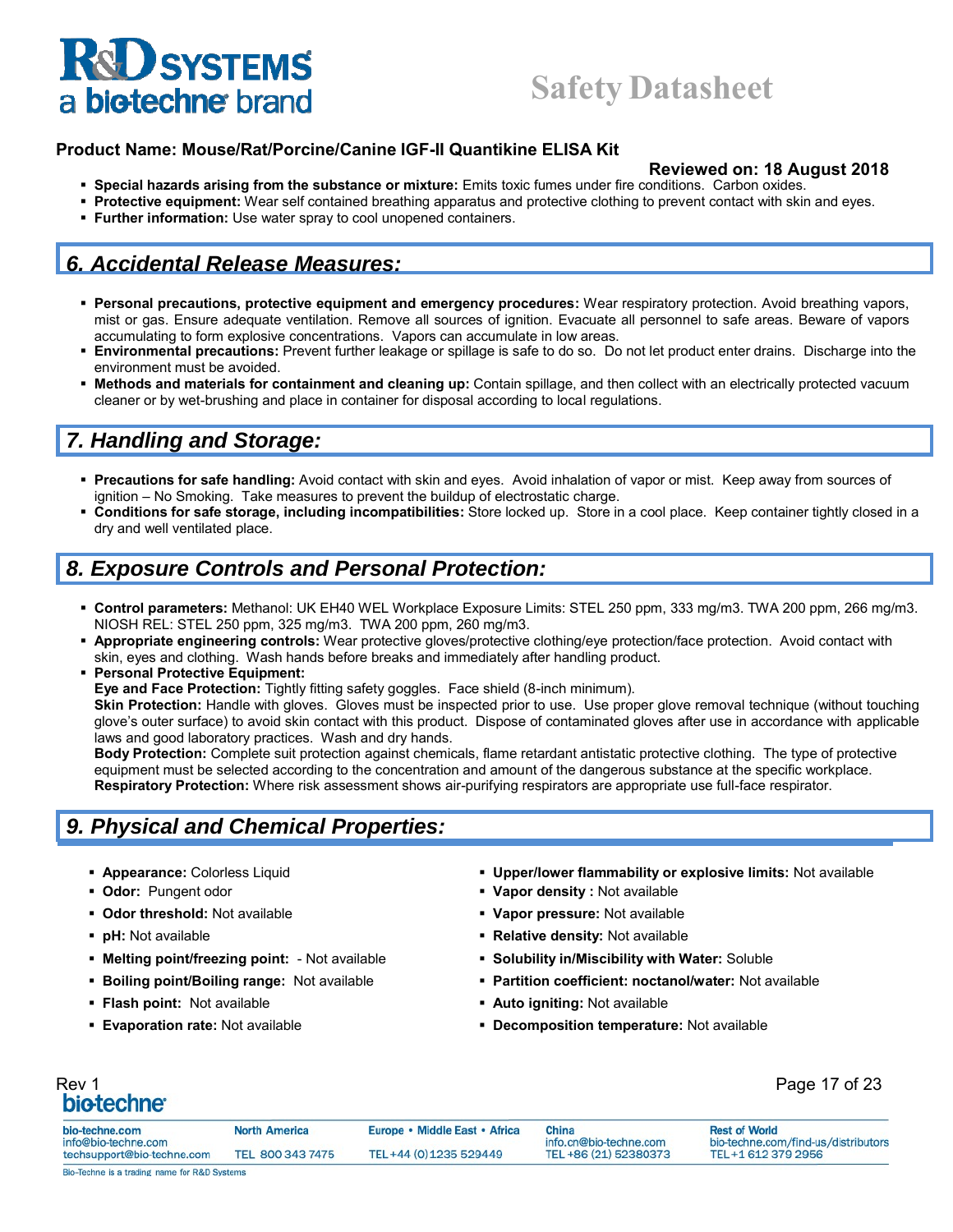

**Reviewed on: 18 August 2018**

#### *10. Stability and Reactivity:*

- **Reactivity:** Strong oxidizers, alkalis and acids, phenols, urea, strong oxidizers.
- **Chemical Stability:** Contains the following stabilizer: Methanol (>3 <10%).
- **Possibility of hazardous reactions:** No data available.
- **Conditions to avoid:** Heat, flames.
- **Incompatible materials:** Strong oxidizers, alkalis and acids, phenols, urea, strong oxidizers.
- **Hazardous decomposition products:** No data available.

## *11. Toxicological Information:*

- **Acute toxicity:**
- Methanol: rat oral LD50 = 6200 mg/kg; mouse oral LD50 = 400 mg/kg.
- **Skin corrosion/irritation:** Methanol: rabbit dermal - 16 g/kg.
- **Serious eye damage/irritation:** No data available.
- **Respiratory or skin sensitization:** No data available.
- **Germ cell mutagenicity:** No data available.
- **Carcinogenicity:** No data available.
- **Reproductive toxicity:** No data available.
- **Specific target organ toxicity (STOT) -single exposure:** Acute intoxication causes CNS depression as observed by narcosis, in coordination, lethargy, drowsiness and prostration. A latent period follows the initial intoxication in which formic acid accumulates in the body causing metabolic acidosis.
- **Specific target organ toxicity (STOT) -repeated exposure:** No data available.
- **Aspiration hazard:** No data available.
- **Information on likely routes of exposure:** Routes of entry anticipated; oral, dermal, inhalation.
- **Symptoms related to the physical, chemical and toxicological characteristics:**
	- **Inhalation:** Causes conjunctivitis, headache, giddiness, insomnia, gastric disturbances, and bilateral blindness. **Ingestion:** Causes acute intoxication followed by a latent period of metabolic acidosis and severe abdominal, leg and back pain, followed by blindness.
		- **Skin contact:** No data available.
	- **Eye contact:** Causes serious eye irritation which can lead to blindness.
- **Delayed and immediate effects and also chronic effects from short and long term exposure:** Acute intoxication is manifested by signs of narcosis. This is followed by formic acid accumulation in the body causing metabolic acidosis. Severe abdominal pain and severe abdominal, leg and back pain, followed by blindness.

#### *12. Ecological Information:*

- **Ecotoxicity:** Low acute toxicity to aquatic organisms. LD50 > 100 mg/L
- **Biodegradability:** Reacts with nitrogen dioxide in polluted atmospheres to product methyl nitrite. It is a volatile organic substance.
- **Bioaccumulative potential:** No data available.
- **Mobility in soil:** No data available.
- **Other adverse effects:** As a volatile organic compound, it can contribute to the formation of photochemical smog in the presences of other volatile organic compounds.

## *13. Disposal Considerations:*

- **Disposal methods:** Dispose of waste in accordance to applicable national, regional, or local regulations. Contact a licensed professional waste disposal service to dispose of this material.
- **Contaminated packaging:** Dispose in the same manner as unused product.

| Rev 1<br>bio-techne <sup>®</sup>                  | Page 18 of 23        |                               |                                                 |                                                           |
|---------------------------------------------------|----------------------|-------------------------------|-------------------------------------------------|-----------------------------------------------------------|
| bio-techne.com                                    | <b>North America</b> | Europe • Middle East • Africa | China                                           | <b>Rest of World</b>                                      |
| info@bio-techne.com<br>techsupport@bio-techne.com | TEL 800 343 7475     | TEL+44 (0) 1235 529449        | info.cn@bio-techne.com<br>TEL +86 (21) 52380373 | bio-techne.com/find-us/distributors<br>TEL+1 612 379 2956 |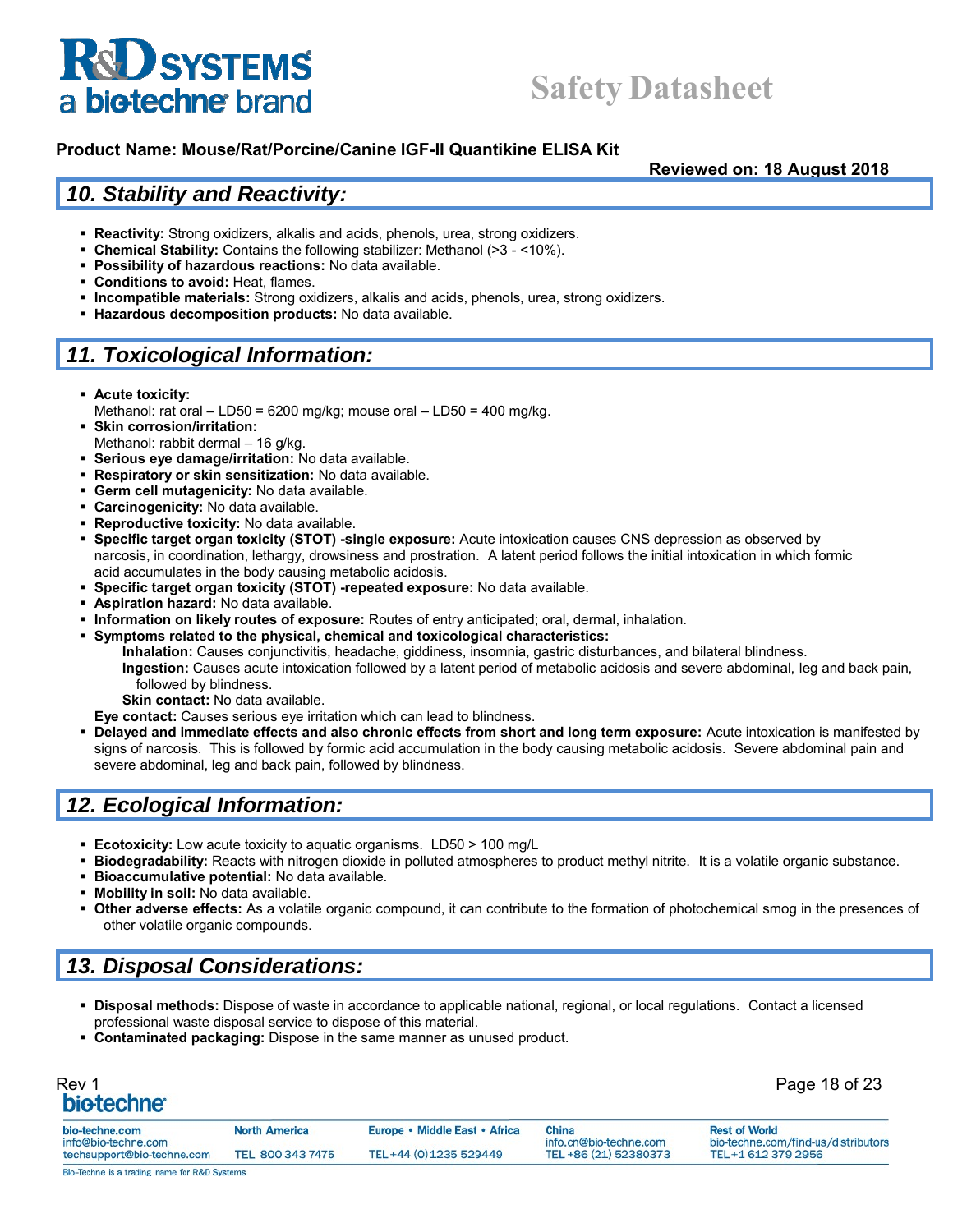



**Reviewed on: 18 August 2018**

|              | <b>14. Transportation Information:</b> |                |  |  |
|--------------|----------------------------------------|----------------|--|--|
|              | • ADR/RID ADN/ADNR IMDG IATA/DOT       |                |  |  |
| ADR/DOT/RID: | <b>UN Number:</b>                      | <b>UN 1230</b> |  |  |
|              | <b>Proper Shipping Name:</b>           | Methanol       |  |  |
|              | <b>Hazard class:</b>                   | 3(6.1)         |  |  |
|              | Packing group:                         | Ш              |  |  |
| IATA:        | <b>UN Number:</b>                      | <b>UN 1230</b> |  |  |
|              | <b>Proper Shipping Name:</b>           | Methanol       |  |  |
|              | <b>Hazard class:</b>                   | 3(6.1)         |  |  |
|              | Packing group:                         | Ш              |  |  |
| IMDG:        | <b>UN Number:</b>                      | UN1993         |  |  |
|              | <b>Proper Shipping Name:</b>           | Methanol       |  |  |
|              | <b>Hazard class:</b>                   | 3(6.1)         |  |  |
|              | Packing group:                         | Ш              |  |  |
|              | <b>Marine Pollutant:</b>               | No             |  |  |

#### *15. Regulations:*

 **US Federal and State Regulations TSCA (Toxic Substances Control Act):** Methanol is listed. **SARA 313:** Methanol is listed. **SARA 311/312 Hazards**: Acute Health Hazard. **CERCLA Reportable Quantity:** 5,000 pounds.

**California Proposition 65:** WARNING: This product can expose you to chemicals including methanol, which is known to the State of California to cause reproductive toxicity with developmental effects. For more information, go to www.P65Warnings.ca.gov.

### *16. Other Information:*

- **R-phrases:** R20/21/22: Harmful by inhalation, in contact with skin and if swallowed. R68/20/21/22: Harmful: possible risk of irreversible effect through inhalation, in contact with skin and if swallowed.
- **S-phrases:**S36/37: Wear suitable protective clothing and gloves. S16: Keep away from sources of ignition-No smoking. S45: In case of accident or if you feel unwell, seek medical advice immediately (show label if possible). S51: Use only in well-ventilated areas. S1/2: Keep locked up and out of reach of children. S7: Keep container tightly closed.
- **Notice to reader:** To the best of our knowledge, the information contained herein is accurate. However, neither the above-named supplier, nor any of its subsidiaries, assumes any liability whatsoever for the accuracy or completeness of the information contained herein. Final determination of suitability of any material is the sole responsibility of the user. All materials may present unknown hazards and should be used with caution. Although certain hazards are described herein, we cannot guarantee that these are the only hazards that exist.

| Rev 1<br>bio-techne <sup>®</sup>                  |                      |                               |                                                 | Page 19 of 23                                             |
|---------------------------------------------------|----------------------|-------------------------------|-------------------------------------------------|-----------------------------------------------------------|
| bio-techne.com                                    | <b>North America</b> | Europe • Middle East • Africa | China                                           | <b>Rest of World</b>                                      |
| info@bio-techne.com<br>techsupport@bio-techne.com | TEL 800 343 7475     | TEL+44 (0) 1235 529449        | info.cn@bio-techne.com<br>TEL +86 (21) 52380373 | bio-techne.com/find-us/distributors<br>TEL+1 612 379 2956 |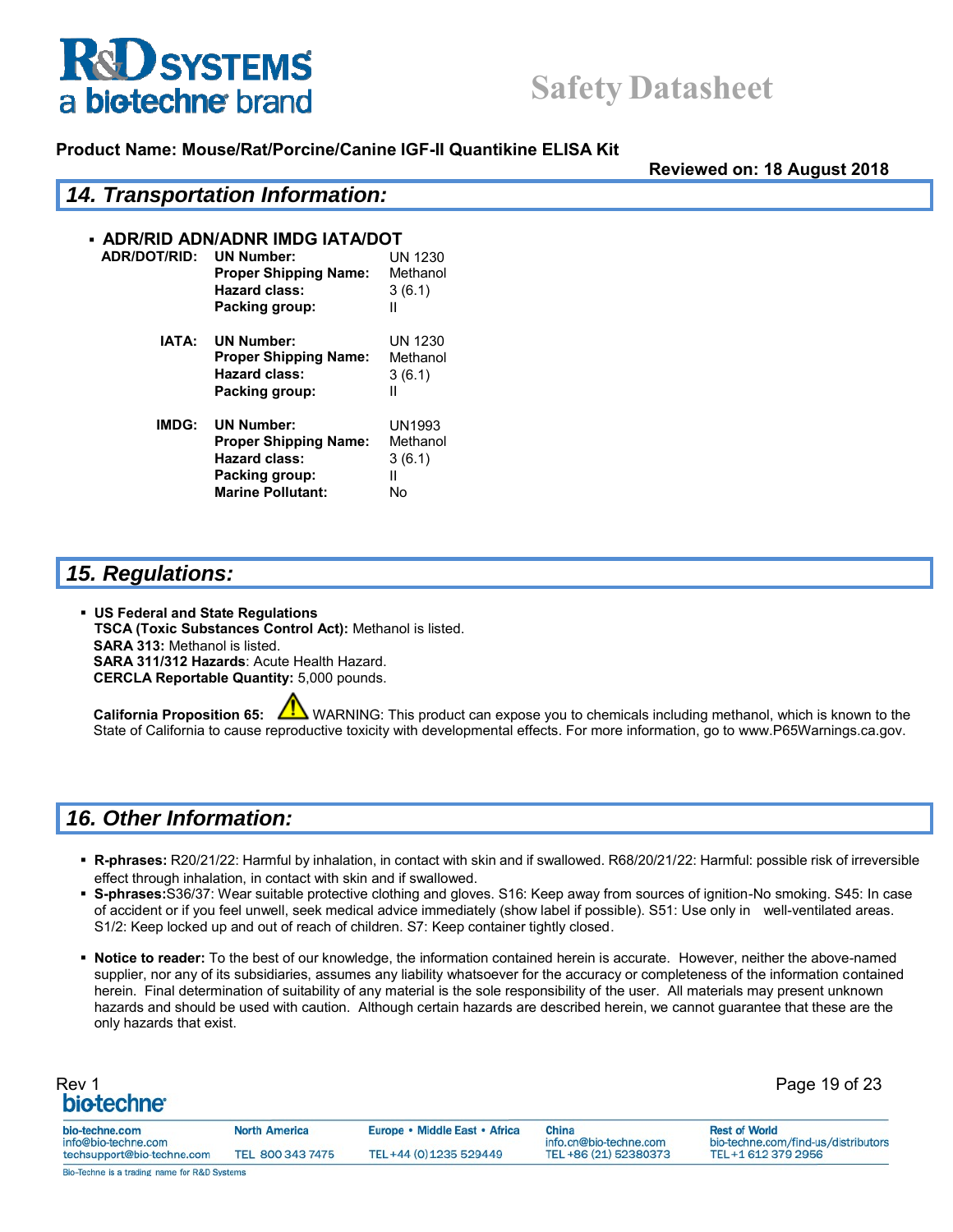## **Safety Datasheet**

#### **Product Name: Mouse/Rat/Porcine/Canine IGF-II Quantikine ELISA Kit**

**Reviewed on: 18 August 2018**

#### *2. Hazard Identification:*

 **Classification: Regulation (EC) No. 1272/2008 (CLP/GHS), 29 CFR 1910.1200 (OSHA): Sodium Dodecyl Sulfate:** Acute Tox. Oral 4

Acute Tox. Dermal, 4 Skin Irrit. 2 Eye Irrit. 2B

Specific Target Organ Toxicity (Single Exposure), 3

- **Signal Word:** WARNING
- **Hazard statements:** H302: Harmful if swallowed. H312: Harmful in contact with skin. H315: Causes skin irritation. H320: Causes eye irritation. H335: May cause respiratory irritation.
- **Precautionary statements:** P264: Wash hands thoroughly after handling. P270: Do not eat, drink or smoke when using this product. P280: Wear protective gloves/protective clothing. P261: Avoid breathing dust/fumes/gas/mist/vapours/spray. P271: Use only outdoors or in a well-ventilated area.
	- **Response:**

IF ON SKIN (or hair): Wash with plenty of water. Call a POISON CENTER or doctor if you feel unwell. Specific treatment is indicated in this MSDS. Take off contaminated clothing and wash it before reuse. If skin irritation occurs Get medical advice/attention.

IF IN EYES: Rinse cautiously with water for several minutes. Remove contact lenses, if present and easy to do. Continue rinsing. If eye irritation persists, get medical attention.

IF SWALLOWED: Call a POISON CENTER or physician if you feel unwell. Rinse mouth.

IF INHALED: Remove person to fresh air and keep comfortable for breathing. Call a POISON CENTER/doctor if you feel unwell.

- **Classification according to Directive 67/548/EEC:** Xn: Harmful
- **Hazard Symbol / R-Phrase / S-Phrase:** Xn: Harmful. R21/22: Harmful if in contact with skin or if swallowed. R36/37/38: Irritating to eyes, respiratory system and skin. S26: In case of contact with eyes, rinse immediately with plenty of water and see medical advice. S36/37: Wear suitable protective clothing and gloves.
- **Other hazards:** None.

#### *3. Information on Ingredients:*

**Description:** Sodium Dodecyl Sulfate, Sodium Lauryl Sulfate, or SDS. Formula: C12H25O4S.Na. Molecular Mass: 288.4

| ⊱ontains<br>⊸or                         | .<br>No<br><b>GAL</b>                        | - -<br>.<br>⊺C-No.     | 'ex-No.<br><b>Inc</b> | Content           |
|-----------------------------------------|----------------------------------------------|------------------------|-----------------------|-------------------|
| Sulfate<br>.<br>-<br>30dium<br>Dodecyl: | $\mathbf{a}$<br>1 6<br>.<br>J<br>$\sim$<br>∼ | ′-788،د<br>ຼາ∩⊏<br>∠∪⊾ |                       | 20/2<br>$\sim$ /0 |

#### *4. First Aid Measures:*

- **After inhalation:** Supply fresh air; consult doctor in case of complaints.
- **After skin contact:** Immediately wash with water and soap and rinse thoroughly.
- **After eye contact:** Rinse opened eye for at least 15 minutes under running water. Then consult a doctor.
- **After swallowing:** Rinse mouth with water. Immediately seek medical attention and appropriate follow-up.

### *5. Fire Fighting Measures:*

- **Suitable extinguishing agents:** Use water spray, alcohol-resistant foam, dry chemical or carbon dioxide.
- **Hazards from the substance or mixture:** Combustible. In case of fire, irritating or toxic fumes or gases may be formed.
- **Special precautions for fire-fighters:** Self contained breathing apparatus and full protective clothing must we worn in case of fire.

#### *6. Accidental Release Measures:*

| Rev 1                   | Page 20 of 23 |
|-------------------------|---------------|
| bio-techne <sup>®</sup> |               |

| bio-techne.com                               | <b>North America</b> | Europe • Middle East • Africa | China                  | <b>Rest of World</b>                |
|----------------------------------------------|----------------------|-------------------------------|------------------------|-------------------------------------|
| info@bio-techne.com                          |                      |                               | info.cn@bio-techne.com | bio-techne.com/find-us/distributors |
| techsupport@bio-techne.com                   | TEL 800 343 7475     | TEL+44 (0) 1235 529449        | TEL +86 (21) 52380373  | TEL+1 612 379 2956                  |
| Bio-Techne is a trading name for R&D Systems |                      |                               |                        |                                     |

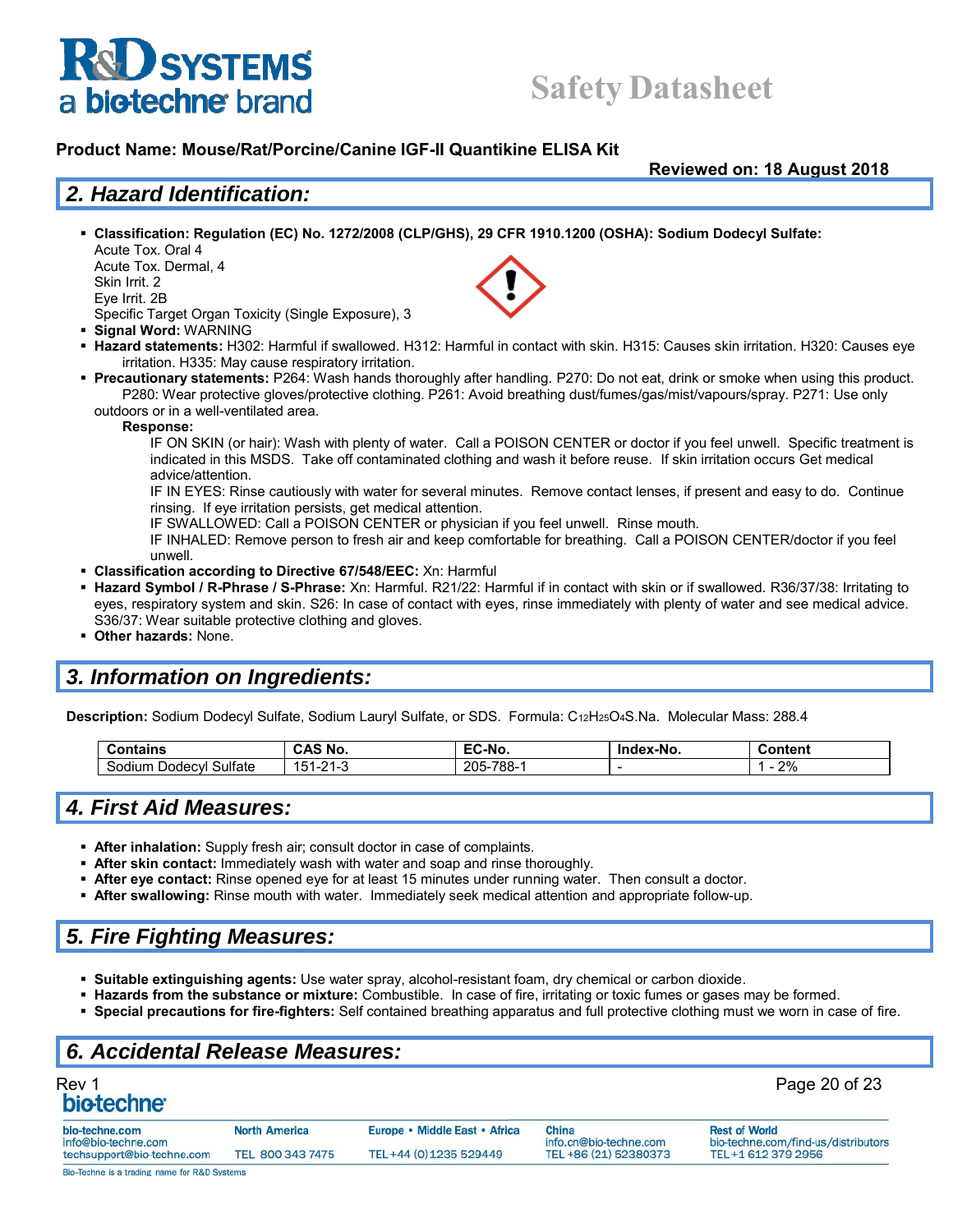#### **Product Name: Mouse/Rat/Porcine/Canine IGF-II Quantikine ELISA Kit**

#### **Reviewed on: 18 August 2018**

- **Person-related safety precautions:** Use appropriate personal protective equipment to prevent contamination of skin, eyes and personal clothing. Avoid breathing vapors, mist or gas. Ensure adequate ventilation.
- **Measures for environmental protection**: Keep away from drains.
- **Measures for containment and cleaning:** Soak up with inert absorbent material and dispose of as hazardous waste. Keep in suitable, closed containers for disposal.

#### *7. Handling and Storage:*

- **Precautions for safe handling:** Avoid inhalation of dust or mist. Use normal measures for preventive fire protection.
- **Information about protection against explosions and fires:** Combustible. May give off irritating or toxic gases.
- **Conditions for safe storage:** Store in a cool, dry place. Keep container tightly closed in a dry and well-ventilated place.

#### *8. Exposure Controls and Personal Protection:*

- **Control parameters:** Contains no substances with occupational exposure limit values.
- **Appropriate engineering controls:** Use with adequate ventilation including local extraction. Ensure that eyewash stations and safety showers are close to the workstation location.
- **Individual protection measures:** Wash hands thoroughly after handling chemical products and before eating, smoking or using the restroom. Appropriate techniques should be used to remove potentially contaminated clothing. Wash contaminated clothing before reusing.

**Eye/face protection:** Wear approved safety goggles.

**Skin/hand protection:** Handle with protective gloves, plastic or rubber. Use proper glove removal technique (without touching glove's outer surface) to avoid skin contact with this product. Dispose of contaminated gloves after use in accordance with applicable laws and good laboratory practices. Wash and dry hands.

**Body protection**: Wear suitable protective clothing as protection against splashing or contamination.

**Other skin protection:** Appropriate footwear and any additional skin protection measures should be selected based on the task being performed and the risks involved.

**Respiratory protection:** In case of inadequate ventilation, use a suitable respirator. If the respirator is the sole means of protection, use a full-face supplied air respirator. Use respirators and components tested and approved under appropriate government standards such as NIOSH (US) or CEN (EU).

### *9. Physical and Chemical Properties:*

- 
- 
- **Odor threshold:** Not available **Vapor pressure:** Not available
- 
- 
- 
- 
- 
- **Flammability (solid, gas):** Not available **Viscosity:** Not available
- **Appearance:** Colorless Liquid **Upper/lower flammability or explosive limits:** Not available
- **Odor:** odorless **Vapor density :** Not available
	-
- **pH:** Not available **Relative density:** Not available
- **Melting point/freezing point: Not available <b>Solubility in/Miscibility with Water:** Soluble
- **Boiling point/Boiling range:** Not available **Partition coefficient: noctanol/water:** Not available
- **Flash point:** Not available *Auto igniting:* **Not available <b>Provide Auto igniting:** Not available
- **Evaporation rate:** Not available **Decomposition temperature:** Not available
	-

## Rev 1 Page 21 of 23

| bio-techne.com<br>info@bio-techne.com<br>techsupport@bio-techne.com | <b>North America</b> | Europe • Middle East • Africa | China<br>info.cn@bio-techne.com<br>TEL +86 (21) 52380373 | <b>Rest of World</b><br>bio-techne.com/find-us/distributors<br>TEL+1 612 379 2956 |
|---------------------------------------------------------------------|----------------------|-------------------------------|----------------------------------------------------------|-----------------------------------------------------------------------------------|
|                                                                     | TEL 800 343 7475     | TEL+44 (0) 1235 529449        |                                                          |                                                                                   |
| Bio-Techne is a trading name for R&D Systems                        |                      |                               |                                                          |                                                                                   |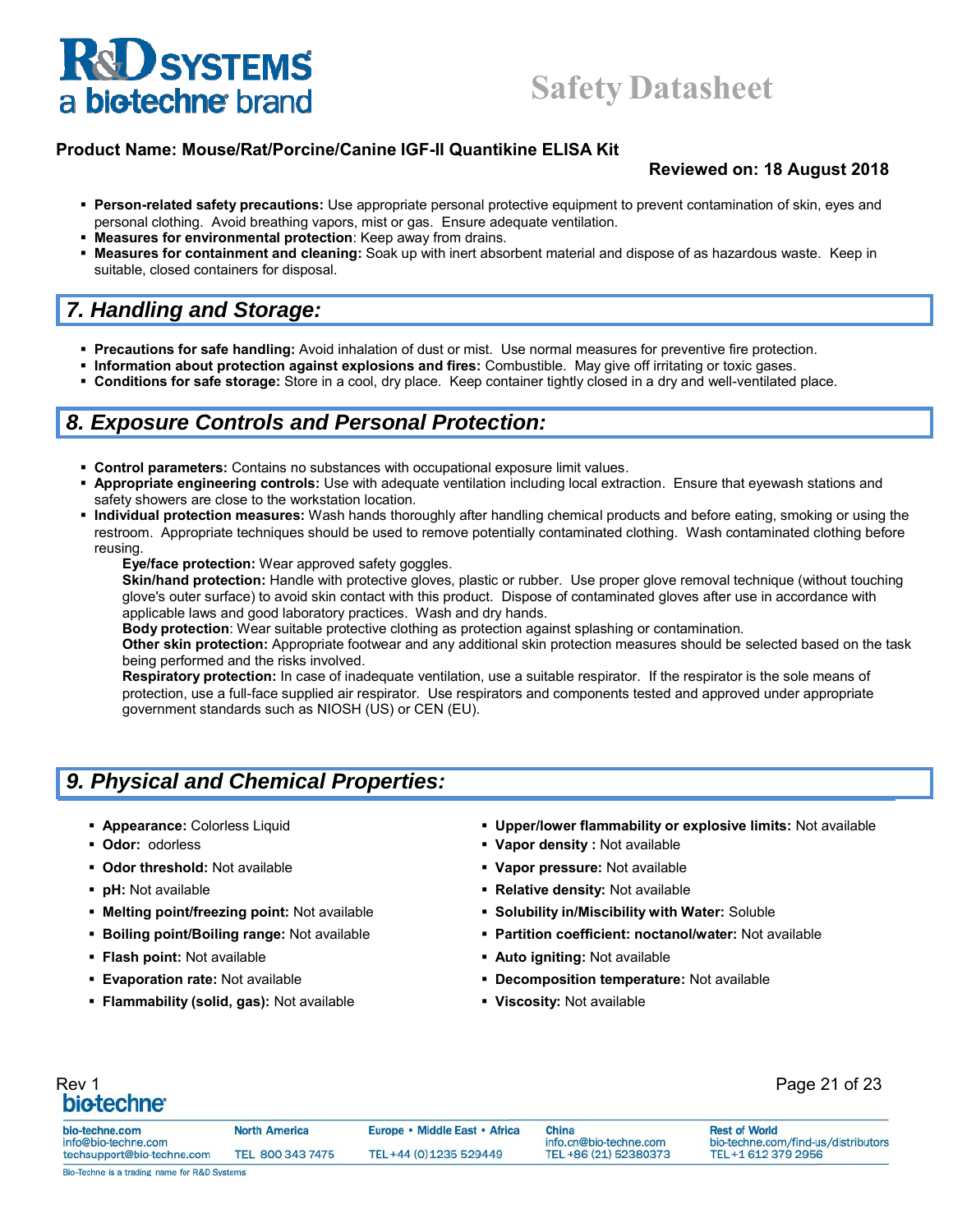## **Safety Datasheet**

#### **Product Name: Mouse/Rat/Porcine/Canine IGF-II Quantikine ELISA Kit**

**Reviewed on: 18 August 2018**

#### *10. Stability and Reactivity:*

- **Reactivity:** Reacts with strong oxidants and strong acids.
- **Chemical Stability:** Stable under recommended storage conditions.
- **Possibility of hazardous reactions:** Under normal conditions of storage and use, hazardous reactions will not occur.
- **Conditions to avoid:** Acids, oxidants, heat.
- **Incompatible materials:** Acids, oxidants.
- **Hazardous decomposition products:** Products formed under fire conditions: toxic and corrosive gases including sulfur oxides.

#### *11. Toxicological Information:*

- **Acute toxicity: Oral LD50:** 1,200 mg/kg (rat).
- **Skin LD50:** 600 mg/kg (rabbit).
- **Skin corrosion/irritation:** Redness.
- **Serious eye damage/irritation:** Redness and pain.
- **Respiratory or skin sensitization:** Sore throat and cough.
- **Germ cell mutagenicity:** No data available.
- **Carcinogenicity:** No data available.
- **Reproductive toxicity:** No data available.
- **Specific target organ toxicity (STOT) -single exposure:** No data available.
- **Specific target organ toxicity (STOT) -repeated exposure:** No data available.
- **Aspiration hazard:** No data available.
- **Information on likely routes of exposure:** Routes of entry anticipated; oral, dermal, inhalation.
- **Symptoms related to the physical, chemical and toxicological characteristics:** 
	- **Inhalation:** Sore throat and cough.
	- **Ingestion:** Nausea, vomiting and diarrhea.
	- **Skin contact:** Causes redness and irritation.
	- **Eye contact:** Causes eye irritation, redness and pain.
- **Delayed and immediate effects and also chronic effects from short and long term exposure: Short term exposure: Potential immediate effects:** Not available. **Potential delayed effects:** Not available. **Long term exposure: Potential immediate effects:** Not available. **Potential delayed effects:** Not available.
- **Effects of chronic exposure:** Not available.
- **Numerical measures of toxicity:** Not available.
- **Other Information:** Not available.

#### *12. Ecological Information:*

- **Ecotoxicity:** Toxic to aquatic life. LC50, 96 Hrs, Fish *Macrons vittatus*  1.39 mg/L; LC50, 96 Hrs, *Daphnia*  0.72 mg/L
- **Biodegradability:** Insoluble in water.
- **Bioaccumulative potential:** No data available.
- **Mobility in soil:** No data available.

**Other adverse effects:** No data available

### *13. Disposal Considerations:*

- **Disposal methods:** Dispose of waste in accordance to applicable national, regional, or local regulations.
- **Contaminated packaging:** Dispose in the same manner as unused product.
- **Special precautions:** Dispose of small amounts of spilled material as described in section 6. Large spills must be dealt with separately by qualified disposal personnel. Avoid dispersal of spilt material to soil, waterways, drains and sewers.

## Rev 1 Page 22 of 23

| bio-techne.com<br>info@bio-techne.com<br>techsupport@bio-techne.com | <b>North America</b> | Europe • Middle East • Africa<br>TEL+44 (0) 1235 529449 | China<br>info.cn@bio-techne.com<br>TEL +86 (21) 52380373 | <b>Rest of World</b><br>bio-techne.com/find-us/distributors<br>TEL+1 612 379 2956 |
|---------------------------------------------------------------------|----------------------|---------------------------------------------------------|----------------------------------------------------------|-----------------------------------------------------------------------------------|
|                                                                     | TEL 800 343 7475     |                                                         |                                                          |                                                                                   |
| Bio-Techne is a trading name for R&D Systems                        |                      |                                                         |                                                          |                                                                                   |